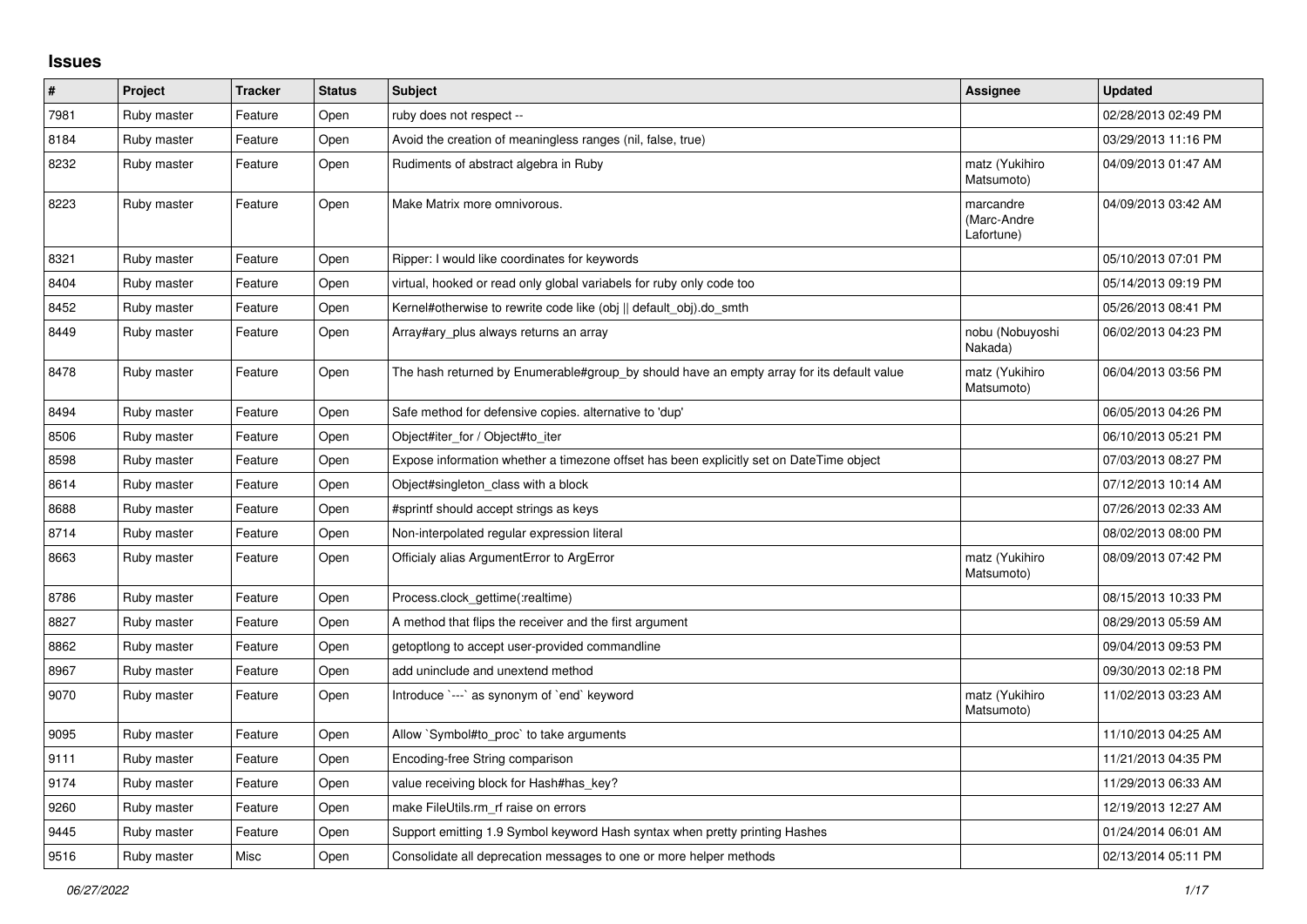| $\vert$ # | Project     | <b>Tracker</b> | <b>Status</b> | <b>Subject</b>                                                                               | Assignee                     | <b>Updated</b>      |
|-----------|-------------|----------------|---------------|----------------------------------------------------------------------------------------------|------------------------------|---------------------|
| 9522      | Ruby master | Feature        | Open          | Float("NaN"), Float("Infinity")                                                              |                              | 02/16/2014 05:36 AM |
| 9553      | Ruby master | Feature        | Open          | Make argument validation routine of a method an object                                       |                              | 02/22/2014 07:58 AM |
| 9556      | Ruby master | Feature        | Open          | Add HTTP#get block functionality to HTTP.get                                                 |                              | 02/23/2014 05:53 AM |
| 9527      | Ruby master | Feature        | Open          | make Net::HTTP.get_print not only to \$stdout but to an IO as a parameter                    |                              | 02/23/2014 06:04 AM |
| 9585      | Ruby master | Feature        | Open          | Add Object#in? to make ruby easier to read                                                   |                              | 03/15/2014 04:49 PM |
| 9667      | Ruby master | Feature        | Open          | Optimization of FILE_and _dir_                                                               |                              | 03/25/2014 04:48 AM |
| 9724      | Ruby master | Misc           | Open          | Warnings in Ruby: allow per-file directives to i.e. suppress warnings                        |                              | 04/10/2014 06:21 PM |
| 9557      | Ruby master | Feature        | Open          | Enumerator#next and Enumerator#peek with argument                                            |                              | 04/11/2014 07:00 PM |
| 9784      | Ruby master | Feature        | Open          | Alias URI#merge to URI#join                                                                  |                              | 04/29/2014 05:42 AM |
| 9807      | Ruby master | Feature        | Open          | String.new with block                                                                        |                              | 05/07/2014 05:54 AM |
| 9832      | Ruby master | Misc           | Open          | better concurrency in threads                                                                |                              | 05/12/2014 12:33 PM |
| 9853      | Ruby master | Feature        | Open          | Please consider quoted generation of hash like in %h( foo bar bee blaa)                      |                              | 05/19/2014 04:43 PM |
| 9871      | Ruby master | Feature        | Open          | load a ruby library which doesn't have extension                                             |                              | 05/28/2014 10:07 AM |
| 9887      | Ruby master | Feature        | Open          | Add uninclude please                                                                         |                              | 05/31/2014 01:33 PM |
| 9909      | Ruby master | Feature        | Open          | why shouldn't constant lookup check the nesting of module's name                             |                              | 06/07/2014 02:18 AM |
| 9929      | Ruby master | Feature        | Open          | add with_default method to Hash                                                              |                              | 06/11/2014 12:08 AM |
| 9953      | Ruby master | Feature        | Open          | set_trace_func values which could be frozen or symbols                                       |                              | 06/19/2014 10:44 PM |
| 10000     | Ruby master | Feature        | Open          | format width and precision with symbol hash                                                  |                              | 07/01/2014 01:25 AM |
| 10051     | Ruby master | Feature        | Open          | nbsp isn't remove with trim                                                                  |                              | 07/17/2014 08:02 AM |
| 10176     | Ruby master | Feature        | Open          | Document how to perform net/http calls in parallel                                           |                              | 08/27/2014 10:46 PM |
| 10215     | Ruby master | Feature        | Open          | prohibit subclassing for classes without allocator in Ruby                                   |                              | 09/08/2014 07:29 AM |
| 10177     | Ruby master | Feature        | Open          | Hash#has_key? and Hash#has_value? should be deprecated                                       |                              | 09/19/2014 06:01 PM |
| 8366      | Ruby master | Feature        | Open          | Exception.message take time to execute depending on the instance variables                   |                              | 09/22/2014 06:41 AM |
| 10305     | Ruby master | Feature        | Open          | Method for resolving all autoload statements / Add warning on autoload when used with chroot |                              | 09/29/2014 02:05 PM |
| 10308     | Ruby master | Feature        | Open          | Pipes in Ruby                                                                                |                              | 09/30/2014 11:21 PM |
| 10331     | Ruby master | Feature        | Open          | String#to_r to recognize negative denominators                                               |                              | 10/06/2014 02:44 PM |
| 10332     | Ruby master | Feature        | Open          | Rational literal for mixed fractions                                                         |                              | 10/06/2014 02:55 PM |
| 10343     | Ruby master | Feature        | Open          | Postfix notations for 'when' and 'else' inside 'case' statement                              |                              | 10/08/2014 05:25 PM |
| 10366     | Ruby master | Feature        | Open          | New inspection form for rational                                                             |                              | 10/11/2014 12:50 AM |
| 10327     | Ruby master | Feature        | Open          | Bool/False/True module for '==='                                                             |                              | 10/15/2014 02:42 PM |
| 10404     | Ruby master | Feature        | Open          | Allow individual finalizers to be removed with ObjectSpace.undefine finalizer                | matz (Yukihiro<br>Matsumoto) | 10/20/2014 08:14 AM |
| 10424     | Ruby master | Misc           | Open          | Error message when sorting NaN                                                               |                              | 10/25/2014 02:13 PM |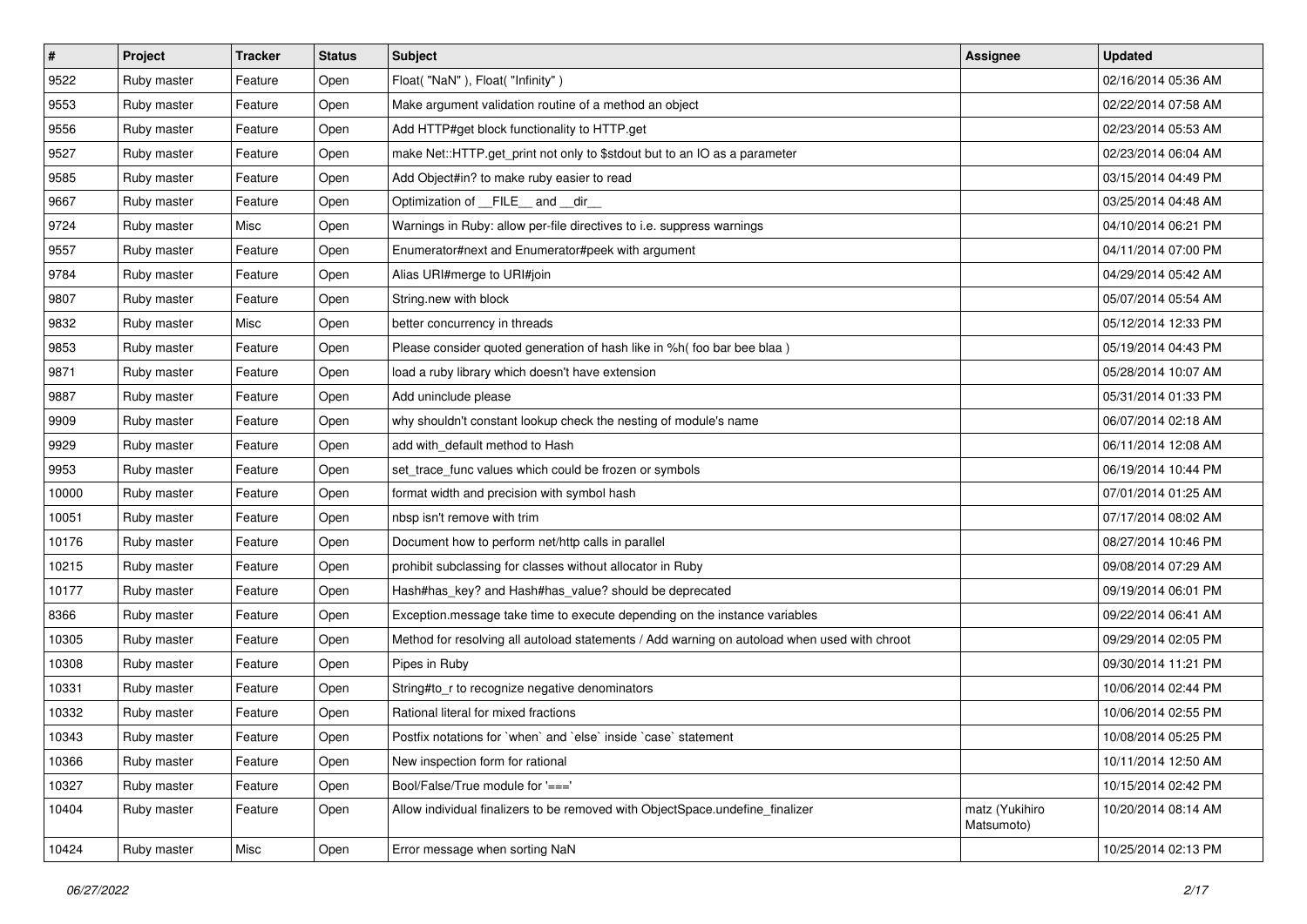| $\sharp$ | Project     | <b>Tracker</b> | <b>Status</b> | Subject                                                                          | Assignee                     | <b>Updated</b>      |
|----------|-------------|----------------|---------------|----------------------------------------------------------------------------------|------------------------------|---------------------|
| 10425    | Ruby master | Feature        | Open          | A predicate method to tell if a number is near another                           |                              | 10/26/2014 01:47 AM |
| 10391    | Ruby master | Feature        | Open          | Provide %eISO-8859-1'string \xAA literal' string literals with explicit encoding |                              | 10/28/2014 10:27 AM |
| 10455    | Ruby master | Feature        | Open          | [PATCH 0/n] Combine interface for creating new matrix                            |                              | 10/29/2014 10:17 PM |
| 10474    | Ruby master | Feature        | Open          | [PATCH 1/1] Refactoring math.c (Combined some macros into one macro)             |                              | 11/10/2014 10:29 PM |
| 10175    | Ruby master | Feature        | Open          | There's no reason to prefer Proc.new over Kernel#proc anymore                    |                              | 11/10/2014 11:07 PM |
| 10386    | Ruby master | Feature        | Open          | [PATCH 3/3] There is little possibility of using m_sqrt at complex.c             |                              | 11/10/2014 11:10 PM |
| 10505    | Ruby master | Feature        | Open          | [PATCH 2/n] DDDDDDDD./Object#eql? with block. (ja/en)                            |                              | 11/13/2014 05:52 PM |
| 10426    | Ruby master | Feature        | Open          | A predicate to express congruence                                                |                              | 11/14/2014 02:11 AM |
| 10513    | Ruby master | Misc           | Open          | instance_eval yields the receiver, but is documented to yield no arguments       | zzak (Zachary Scott)         | 11/14/2014 10:29 PM |
| 10552    | Ruby master | Feature        | Open          | [PATCH] Add Enumerable#frequencies and Enumerable#relative_frequencies           |                              | 11/30/2014 11:56 AM |
| 8566     | Ruby master | Feature        | Open          | [PATCH] Allow to configure additional preludes                                   |                              | 12/10/2014 01:13 PM |
| 10589    | Ruby master | Feature        | Open          | [TracePoint API] Make THREAD_{BEGIN, END} events return some context information |                              | 12/11/2014 04:27 PM |
| 10574    | Ruby master | Feature        | Open          | Add String#Ichomp and String.Ichomp!                                             | matz (Yukihiro<br>Matsumoto) | 12/15/2014 04:34 PM |
| 10645    | Ruby master | Feature        | Open          | Consider adding support of .first to MatchData object like MatchData[0]          |                              | 12/25/2014 06:50 AM |
| 10628    | Ruby master | Misc           | Open          | Peformance of URI module                                                         | naruse (Yui NARUSE)          | 12/26/2014 04:08 PM |
| 10683    | Ruby master | Feature        | Open          | fix inconsistent behavior of Kernel. Hash()                                      |                              | 01/02/2015 06:00 AM |
| 10663    | Ruby master | Feature        | Open          | Consider adding support for String input to File. methods                        |                              | 01/05/2015 12:47 AM |
| 10701    | Ruby master | Feature        | Open          | Class: Array 2 New methods                                                       |                              | 01/08/2015 07:21 AM |
| 10729    | Ruby master | Feature        | Open          | Array method to subtract in place                                                |                              | 01/11/2015 02:29 PM |
| 10728    | Ruby master | Feature        | Open          | Warning for Fixnum#size to use RbConfig::SIZEOF['long']                          |                              | 01/11/2015 04:23 PM |
| 10770    | Ruby master | Feature        | Open          | chr and ord behavior for ill-formed byte sequences and surrogate code points     |                              | 01/22/2015 10:19 AM |
| 10255    | Ruby master | Feature        | Open          | Math.log: check domain of base argument                                          |                              | 01/27/2015 02:32 AM |
| 10726    | Ruby master | Feature        | Open          | [PATCH 4/4] * New methods: Set#power                                             |                              | 01/28/2015 07:48 AM |
| 8564     | Ruby master | Feature        | Open          | Extend Module#attr methods                                                       |                              | 02/05/2015 07:39 PM |
| 10851    | Ruby master | Feature        | Open          | Introduce Regexp#fetch                                                           |                              | 02/13/2015 11:15 AM |
| 10879    | Ruby master | Feature        | Open          | UnboundMethod#to_proc                                                            |                              | 02/21/2015 07:56 PM |
| 10869    | Ruby master | Feature        | Open          | Add support for option to pre-compile Ruby files                                 |                              | 02/23/2015 11:08 AM |
| 10882    | Ruby master | Feature        | Open          | Provide Levenshtein distance implementation as part of stdlib                    |                              | 02/26/2015 03:56 PM |
| 10927    | Ruby master | Feature        | Open          | [PATCH] Add default empty string to string replacements                          |                              | 03/04/2015 10:49 AM |
| 10863    | Ruby master | Feature        | Open          | allow protected class methods to be callable from instance methods               |                              | 04/01/2015 06:11 PM |
| 10152    | Ruby master | Feature        | Open          | String#strip doesn't remove non-breaking space                                   |                              | 04/12/2015 07:36 PM |
| 11122    | Ruby master | Feature        | Open          | exception-free non-blocking Queue/SizedQueue operations                          | matz (Yukihiro<br>Matsumoto) | 05/06/2015 08:53 PM |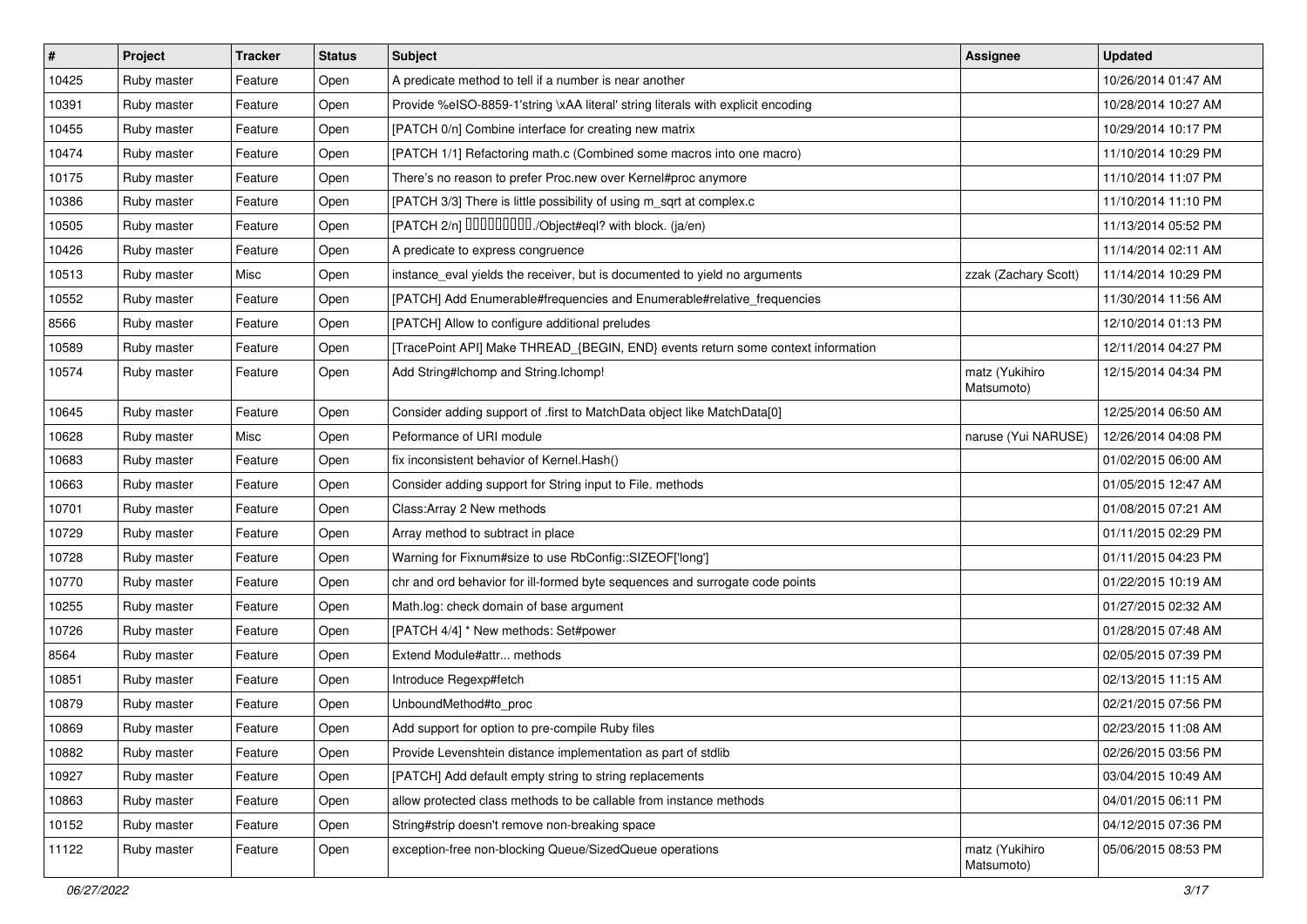| $\vert$ # | Project     | <b>Tracker</b> | <b>Status</b> | Subject                                                                                                                                    | Assignee                     | <b>Updated</b>      |
|-----------|-------------|----------------|---------------|--------------------------------------------------------------------------------------------------------------------------------------------|------------------------------|---------------------|
| 9725      | Ruby master | Feature        | Open          | Do not inspect NameError target object unless verbose                                                                                      |                              | 05/08/2015 02:18 AM |
| 11142     | Ruby master | <b>Bug</b>     | Open          | Command line argument parser on windows handles double quotes inconsistently.                                                              | usa (Usaku<br>NAKAMURA)      | 05/12/2015 04:09 PM |
| 11148     | Ruby master | Feature        | Open          | Add a way to require files, but not raise an exception when the file isn't found                                                           |                              | 05/13/2015 05:57 PM |
| 10009     | Ruby master | <b>Bug</b>     | Open          | IO operation is 10x slower in multi-thread environment                                                                                     | ko1 (Koichi Sasada)          | 05/21/2015 07:19 AM |
| 11177     | Ruby master | <b>Bug</b>     | Open          | DATALEOFILLLLLLLLLL                                                                                                                        |                              | 05/25/2015 03:49 AM |
| 11183     | Ruby master | <b>Bug</b>     | Open          |                                                                                                                                            |                              | 05/26/2015 08:32 AM |
| 10932     | Ruby master | Feature        | Open          | Enabling allocation tracing as early as possible                                                                                           | ko1 (Koichi Sasada)          | 06/13/2015 07:54 AM |
| 11292     | Ruby master | Feature        | Open          | objspace: Dump type of special consts                                                                                                      | tmm1 (Aman Karmani)          | 06/22/2015 04:22 AM |
| 11299     | Ruby master | Feature        | Open          | [PATCH] use Array instead of custom struct for generic ivars                                                                               | normalperson (Eric<br>Wong)  | 06/24/2015 12:38 AM |
| 11305     | Ruby master | Feature        | Open          | [ipaddr] include the IP address in question within the InvalidAddressError exception message                                               |                              | 06/25/2015 04:25 AM |
| 11307     | Ruby master | Feature        | Open          | exception-free non-blocking Queue#pop                                                                                                      | matz (Yukihiro<br>Matsumoto) | 06/25/2015 11:06 PM |
| 11315     | Ruby master | Feature        | Open          | [PATCH] Add Array#^ for parity with other set-like operations.                                                                             |                              | 06/29/2015 05:05 AM |
| 10585     | Ruby master | Feature        | Open          | struct: speedup struct.attr = $v$ for first 10 attributes and struct[:attr] for big structs                                                |                              | 06/30/2015 08:18 PM |
| 11312     | Ruby master | Feature        | Open          | Add Resolv::DNS::Resource::IN::SPF                                                                                                         | akr (Akira Tanaka)           | 07/01/2015 03:26 AM |
| 11309     | Ruby master | Feature        | Open          | Iterator over string matches                                                                                                               |                              | 07/01/2015 08:35 AM |
| 11323     | Ruby master | Feature        | Open          | Documentation update on how uniq works / guarantee of order                                                                                |                              | 07/02/2015 03:34 AM |
| 9918      | Ruby master | Feature        | Open          | Exception#cause should be shown in output and #inspect                                                                                     |                              | 07/13/2015 02:32 PM |
| 11347     | Ruby master | Feature        | Open          | Errors with cause not reported properly to console                                                                                         |                              | 07/15/2015 04:39 PM |
| 11355     | Ruby master | Misc           | Open          | Exceptions inheriting from Timeout:: Error should behave the same way                                                                      |                              | 07/15/2015 04:59 PM |
| 10949     | Ruby master | Feature        | Open          | Time is WB unprotected                                                                                                                     |                              | 07/23/2015 05:55 PM |
| 11429     | Ruby master | Feature        | Open          | Local variable assignment via regex ===                                                                                                    |                              | 08/10/2015 11:26 PM |
| 11438     | Ruby master | <b>Bug</b>     | Open          | native_thread_init_stack() get machine.stack_start unequal to thread's stack start address, x86 win32                                      | cruby-windows                | 08/13/2015 07:31 AM |
| 11390     | Ruby master | Feature        | Open          | Allow symbols starting with numbers                                                                                                        | matz (Yukihiro<br>Matsumoto) | 08/14/2015 05:23 AM |
| 11446     | Ruby master | Feature        | Open          | Possible work around for the requirement to supplying arguments like this: .map(&:method,<br><arguments>)</arguments>                      |                              | 08/14/2015 04:40 PM |
| 11475     | Ruby master | Feature        | Open          | AST transforms                                                                                                                             |                              | 08/21/2015 11:14 AM |
| 8437      | Ruby master | Feature        | Open          | custom operators, unicode                                                                                                                  |                              | 08/30/2015 03:05 AM |
| 11507     | Ruby master | Feature        | Open          | Net::HTTP should use TCP CORK or TCP NOPUSH to avoid fragmenting packets                                                                   |                              | 09/04/2015 09:47 AM |
| 10179     | Ruby master | Feature        | Open          | Net::HTTP::Get.new("https://google.com").basic_auth(user_name, password) should throw exception<br>stating the need to set use ssl to true |                              | 09/13/2015 03:25 AM |
| 9613      | Ruby master | Feature        | Open          | Warn about unsafe ossl ciphers                                                                                                             |                              | 09/13/2015 03:27 AM |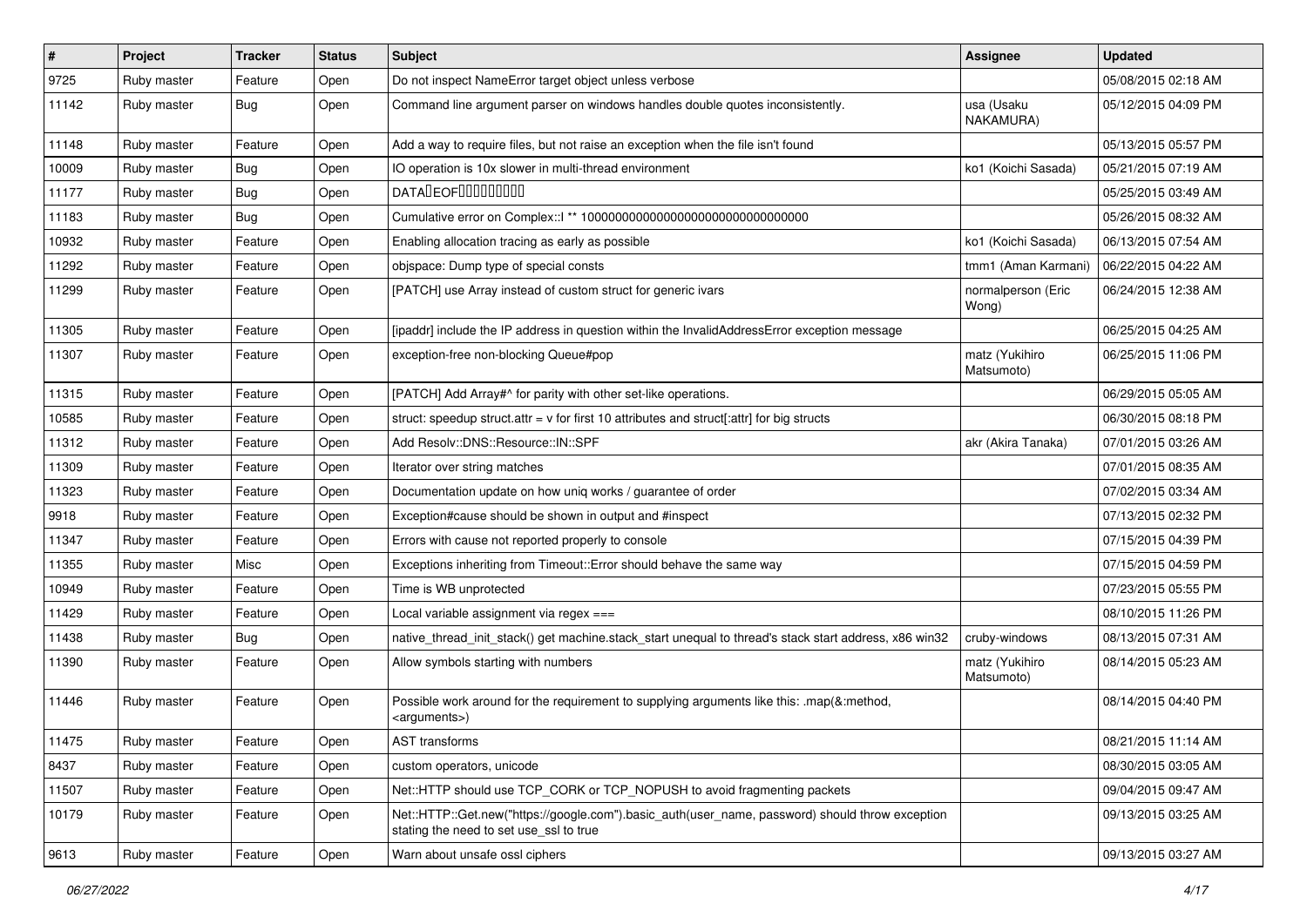| #     | Project     | <b>Tracker</b> | <b>Status</b> | <b>Subject</b>                                                                          | <b>Assignee</b>              | <b>Updated</b>      |
|-------|-------------|----------------|---------------|-----------------------------------------------------------------------------------------|------------------------------|---------------------|
| 10519 | Ruby master | Feature        | Open          | <b>TLS Renegotiation</b>                                                                |                              | 09/13/2015 03:29 AM |
| 11518 | Ruby master | Feature        | Open          | Queue enhancement - promote! and promote_all!                                           | matz (Yukihiro<br>Matsumoto) | 09/17/2015 08:40 PM |
| 11517 | Ruby master | Feature        | Open          | Queue enhancement - conditional pop                                                     | matz (Yukihiro<br>Matsumoto) | 09/17/2015 09:02 PM |
| 11514 | Ruby master | <b>Bug</b>     | Open          | AIX6.1 - Ruby 2.2.3 - Segmentation fault in :byteslice                                  |                              | 09/18/2015 07:39 AM |
| 11570 | Ruby master | Misc           | Open          | Clarify autoload chaining behavior                                                      |                              | 10/06/2015 04:52 PM |
| 10541 | Ruby master | Misc           | Open          | Remove shorthand string interpolation syntax                                            | matz (Yukihiro<br>Matsumoto) | 10/08/2015 05:44 PM |
| 11577 | Ruby master | Feature        | Open          | Add encodeURIComponent compatible API for URI                                           |                              | 10/09/2015 01:40 PM |
| 11583 | Ruby master | Feature        | Open          | Add File#unlink                                                                         |                              | 10/12/2015 05:40 AM |
| 11582 | Ruby master | <b>Bug</b>     | Open          | On Solaris, Rational#** returns -Infinity for Rational(0) when passed a negative Float  |                              | 10/13/2015 03:12 AM |
| 11597 | Ruby master | Feature        | Open          | Add Linux-specific setfsuid(2)/setfsgid(2)                                              |                              | 10/15/2015 10:08 PM |
| 11415 | Ruby master | Feature        | Open          | autoload with a Proc                                                                    |                              | 10/21/2015 08:38 PM |
| 11295 | Ruby master | Misc           | Open          | Request for comments about error messages                                               |                              | 10/22/2015 09:12 AM |
| 10181 | Ruby master | Feature        | Open          | New method File.openat()                                                                |                              | 10/22/2015 12:12 PM |
| 11629 | Ruby master | Feature        | Open          | Implement Enhanced Mail System Status Codes (rfc1893)                                   |                              | 10/28/2015 10:38 AM |
| 11634 | Ruby master | Feature        | Open          | [PATCH] variable.c (rb_global_tbl): convert to id_table                                 |                              | 10/29/2015 08:11 PM |
| 11670 | Ruby master | Feature        | Open          | Show warning to make nested def obsolete                                                | nobu (Nobuyoshi<br>Nakada)   | 11/09/2015 07:40 AM |
| 10983 | Ruby master | Misc           | Open          | Why blocks make Ruby methods 439% slower?                                               |                              | 11/10/2015 06:21 AM |
| 11694 | Ruby master | Feature        | Open          | Numeric#nonpositive?, nonnegative?                                                      |                              | 11/16/2015 12:56 AM |
| 11700 | Ruby master | Feature        | Open          | positive flags for reverse lookup to socket                                             |                              | 11/17/2015 02:48 AM |
| 11710 | Ruby master | Feature        | Open          | [PATCH] Replace Set#merge with Set#merge! and make Set#merge non-mutating.              | knu (Akinori MUSHA)          | 11/18/2015 07:28 PM |
| 11723 | Ruby master | Feature        | Open          | CGI library should give access to raw request body                                      |                              | 11/20/2015 07:06 PM |
| 11630 | Ruby master | Feature        | Open          | possibility to serialize Proc or Lambda                                                 |                              | 11/23/2015 01:34 PM |
| 11599 | Ruby master | Feature        | Open          | Dump entries of hash in ObjectSpace                                                     | tmm1 (Aman Karmani)          | 11/24/2015 05:52 PM |
| 11588 | Ruby master | Feature        | Open          | Implement structured warnings                                                           |                              | 12/06/2015 08:48 PM |
| 11786 | Ruby master | Feature        | Open          | [PATCH] micro-optimize case dispatch even harder                                        |                              | 12/09/2015 09:58 AM |
| 11781 | Ruby master | Feature        | Open          | Would it be possible to alias .prepend() towards .unshift() for class Array by default? |                              | 12/09/2015 12:46 PM |
| 11796 | Ruby master | Feature        | Open          | [PATCH] Refactor reduce call get_stat()                                                 |                              | 12/09/2015 02:33 PM |
| 11690 | Ruby master | Feature        | Open          | Update Hash during multiple assignment                                                  |                              | 12/10/2015 12:26 PM |
| 8544  | Ruby master | Feature        | Open          | OpenURI should open 'file://' URIs                                                      |                              | 12/12/2015 04:30 PM |
| 11817 | Ruby master | Feature        | Open          | map.parallel                                                                            |                              | 12/15/2015 04:28 AM |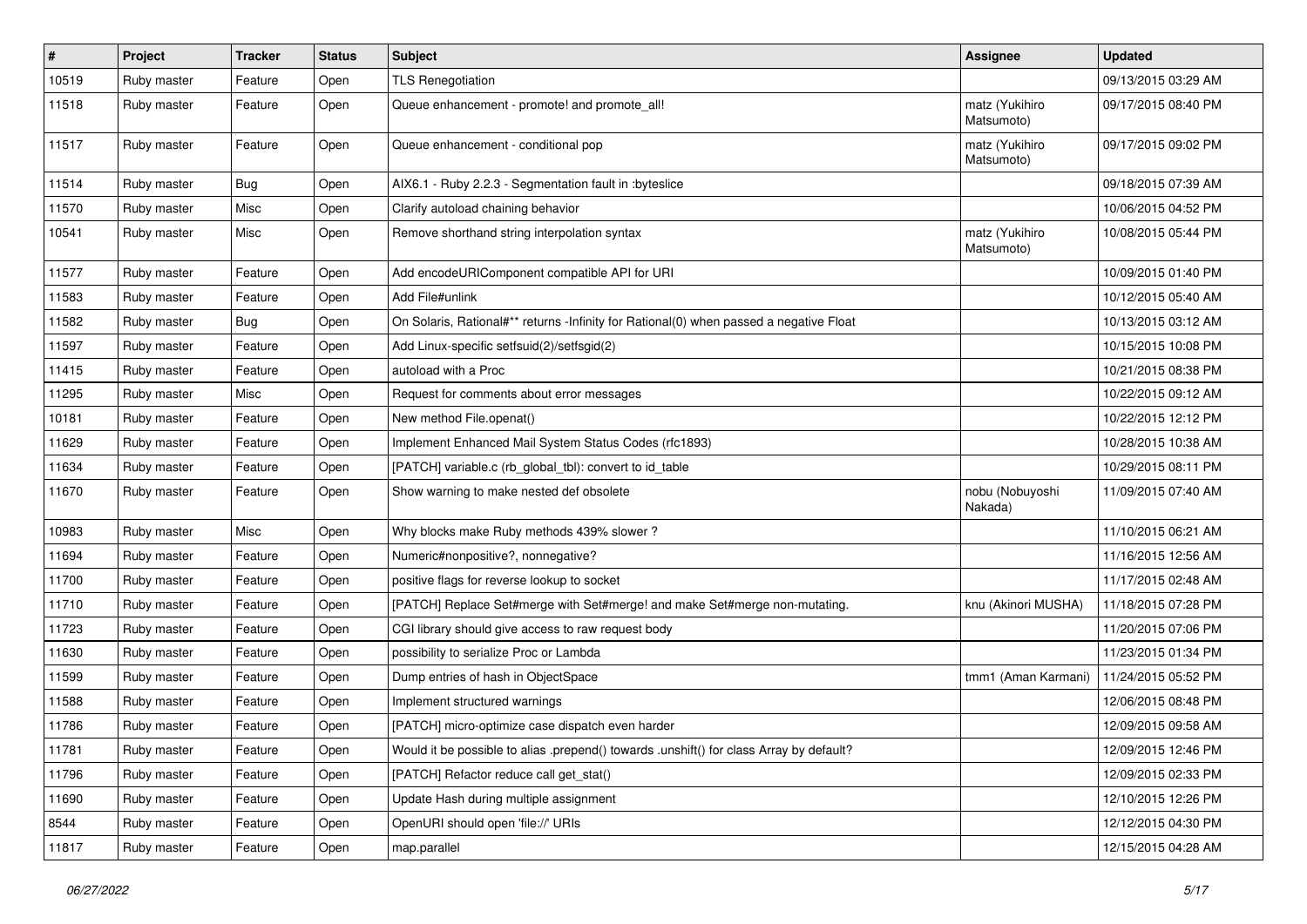| $\vert$ # | Project     | <b>Tracker</b> | <b>Status</b> | Subject                                                                                                                          | Assignee                     | <b>Updated</b>      |
|-----------|-------------|----------------|---------------|----------------------------------------------------------------------------------------------------------------------------------|------------------------------|---------------------|
| 10251     | Ruby master | Feature        | Open          | URI: Support wildcards (globbing) in no_proxy                                                                                    |                              | 12/16/2015 05:22 AM |
| 10168     | Ruby master | Feature        | Open          | Native Object#inspect method should single quote strings that don't need to be double quoted                                     |                              | 01/01/2016 08:27 PM |
| 11939     | Ruby master | Feature        | Open          | Syntax sugar to apply a method replace a variable                                                                                |                              | 01/04/2016 09:49 AM |
| 11987     | Ruby master | Feature        | Open          | daemons can't show the backtrace of rb_bug                                                                                       |                              | 01/13/2016 10:58 AM |
| 11550     | Ruby master | Feature        | Open          | Current behaviour of super() is dangerous in the presence of more than one included modules.                                     |                              | 01/20/2016 08:44 AM |
| 10312     | Ruby master | Misc           | Open          | Give people more control over how the ruby parser sees code and lexical code elements (valid/invalid<br>toggle options) + macros |                              | 01/20/2016 05:14 PM |
| 12006     | Ruby master | Feature        | Open          | return IO object from IO#print, IO#puts, IO#close_read, IO#close_write,                                                          |                              | 01/21/2016 12:42 PM |
| 11100     | Ruby master | Feature        | Open          | Permit multiple captures with String[Regexp, ]                                                                                   |                              | 01/24/2016 08:42 AM |
| 12017     | Ruby master | Feature        | Open          | [PATCH] dedupe string keys from Marshal.load                                                                                     |                              | 01/25/2016 09:02 AM |
| 11181     | Ruby master | Feature        | Open          | Add a line directive to Ruby                                                                                                     | matz (Yukihiro<br>Matsumoto) | 01/26/2016 02:04 AM |
| 12023     | Ruby master | Feature        | Open          | Allow ivars to be used as method arguments                                                                                       |                              | 01/27/2016 09:58 AM |
| 10658     | Ruby master | Feature        | Open          | ThreadGroup local variables                                                                                                      |                              | 01/28/2016 07:20 AM |
| 11917     | Ruby master | Feature        | Open          | Add Range#length as an alias for size                                                                                            |                              | 01/30/2016 07:01 AM |
| 12059     | Ruby master | Feature        | Open          | 'Array#single?', 'Hash#single?'                                                                                                  |                              | 02/10/2016 04:02 AM |
| 12041     | Ruby master | Feature        | Open          | Change the initializer of NameError to take a receiver as the third argument                                                     |                              | 02/12/2016 05:37 AM |
| 12064     | Ruby master | Feature        | Open          | Make creation of enc/unicode/casefold.h automatic again                                                                          | nobu (Nobuyoshi<br>Nakada)   | 02/12/2016 06:13 AM |
| 10793     | Ruby master | Feature        | Open          | Infrastructure/Release-Management: Sign releases                                                                                 |                              | 02/12/2016 09:20 PM |
| 12034     | Ruby master | Feature        | Open          | RegExp does not respect file encoding directive                                                                                  |                              | 02/13/2016 06:41 PM |
| 12083     | Ruby master | Feature        | Open          | \$_ and \$~ by Binding#local_variable_{get,set}                                                                                  |                              | 02/18/2016 04:35 AM |
| 11361     | Ruby master | Feature        | Open          | proposal for easy method to nil-guard for generated variable name.                                                               |                              | 02/21/2016 12:01 PM |
| 12114     | Ruby master | Feature        | Open          | $\texttt{SVERBOSE}$ = true is being ignored                                                                                      |                              | 02/26/2016 02:00 PM |
| 12113     | Ruby master | Feature        | Open          | Global method inside Delegator causes NameError                                                                                  |                              | 03/01/2016 01:58 AM |
| 12110     | Ruby master | Feature        | Open          | Create a method to avoid vacuous truth?                                                                                          |                              | 03/12/2016 08:01 AM |
| 12165     | Ruby master | Feature        | Open          | Hash#first, Hash#last                                                                                                            |                              | 03/12/2016 10:55 AM |
| 12141     | Ruby master | Feature        | Open          | send and __send_                                                                                                                 |                              | 03/14/2016 01:32 AM |
| 12129     | Ruby master | Feature        | Open          | syntactic sugar for dynamic method dispatch `object_expression:method_name_expression(1, 2)`                                     |                              | 03/14/2016 01:35 AM |
| 12134     | Ruby master | Feature        | Open          | Comparison between 'true' and 'false'                                                                                            |                              | 03/15/2016 12:41 PM |
| 12173     | Ruby master | Feature        | Open          | Time#till_now`                                                                                                                   |                              | 03/16/2016 10:19 AM |
| 12094     | Ruby master | Feature        | Open          | parameterized property assignment: $o.prop(arg) = 1$                                                                             |                              | 03/17/2016 07:05 AM |
| 12116     | Ruby master | Feature        | Open          | Fixnum#divmod`, `Bignum#divmod` with multiple arguments                                                                          |                              | 03/21/2016 02:00 PM |
| 12214     | Ruby master | Feature        | Open          | Inconsistent behaviour and lack of warnings/errors when referencing duplicated _variables                                        |                              | 03/24/2016 04:58 PM |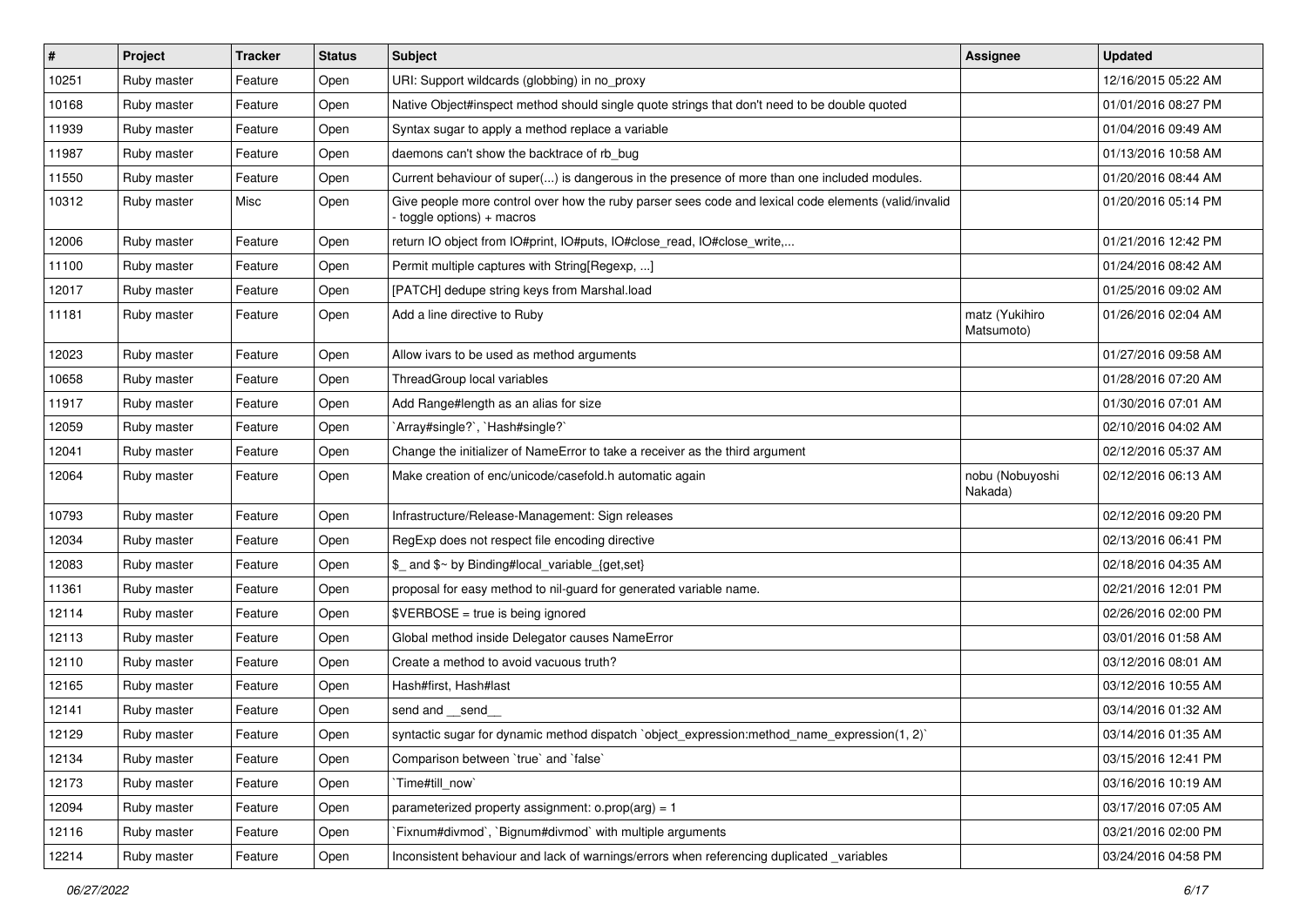| $\sharp$ | Project     | <b>Tracker</b> | <b>Status</b> | <b>Subject</b>                                                                                                                              | <b>Assignee</b>              | <b>Updated</b>      |
|----------|-------------|----------------|---------------|---------------------------------------------------------------------------------------------------------------------------------------------|------------------------------|---------------------|
| 12211    | Ruby master | Feature        | Open          | introduce Date#first_of_month and Date#last_of_month                                                                                        |                              | 03/26/2016 12:58 AM |
| 12247    | Ruby master | Feature        | Open          | accept multiple arguments at Array#delete                                                                                                   |                              | 04/04/2016 10:16 PM |
| 12262    | Ruby master | Feature        | Open          | Anti-loop                                                                                                                                   |                              | 04/09/2016 05:30 AM |
| 12272    | Ruby master | Feature        | Open          | Accepting HTML entity name in string literal                                                                                                |                              | 04/13/2016 05:16 AM |
| 12277    | Ruby master | Misc           | Open          | Coding rule: colum number                                                                                                                   |                              | 04/13/2016 06:32 PM |
| 12179    | Ruby master | <b>Bug</b>     | Open          | Build failure due to VPATH expansion                                                                                                        |                              | 04/14/2016 01:55 AM |
| 12080    | Ruby master | Feature        | Open          | Enumerable#first, Array#last with block                                                                                                     |                              | 04/20/2016 03:51 AM |
| 11868    | Ruby master | Feature        | Open          | Proposal for RubyVM::InstructionSequence.compile to return an object containing the syntax error<br>information currently written to STDERR |                              | 04/21/2016 05:49 AM |
| 12280    | Ruby master | <b>Bug</b>     | Open          | IO.copy_stream(IO, IO) fails with "pread() not implemented"                                                                                 |                              | 04/28/2016 05:51 AM |
| 8206     | Ruby master | Feature        | Open          | Should Ruby core implement String#blank?                                                                                                    |                              | 04/28/2016 02:05 PM |
| 12226    | Ruby master | Feature        | Open          | Dir.home with valid named user raises ArgumentError on Windows                                                                              |                              | 05/08/2016 10:06 AM |
| 12378    | Ruby master | Feature        | Open          | arbitrary size Random.new seed                                                                                                              |                              | 05/13/2016 04:44 PM |
| 12380    | Ruby master | Feature        | Open          | 'Struct' as a subclass of 'Class'                                                                                                           |                              | 05/14/2016 08:28 AM |
| 12244    | Ruby master | Feature        | Open          | Add a way to `integer - integer % num`                                                                                                      | matz (Yukihiro<br>Matsumoto) | 05/17/2016 06:05 AM |
| 11923    | Ruby master | Feature        | Open          | Put Struct accessors into separate module to allow redefining them in Struct.new's block                                                    |                              | 05/17/2016 06:37 AM |
| 12077    | Ruby master | Feature        | Open          | Consolidate SSLSocket interface with TCPSocket                                                                                              |                              | 05/17/2016 06:37 AM |
| 12403    | Ruby master | Feature        | Open          | Optimise Regexp#match?                                                                                                                      |                              | 05/24/2016 05:54 AM |
| 9760     | Ruby master | <b>Bug</b>     | Open          | mkmf does not allow for linking against custom libraries when a system library is present                                                   |                              | 05/24/2016 08:11 AM |
| 12435    | Ruby master | Feature        | Open          | Using connect_nonblock to open TCP connections in Net::HTTP#connect                                                                         |                              | 06/06/2016 12:42 AM |
| 12482    | Ruby master | Feature        | Open          | ArgumentError.new(nil) should give a better description                                                                                     |                              | 06/16/2016 04:18 AM |
| 11735    | Ruby master | Feature        | Open          | Porting String#squish and String#squish! from Ruby on Rails' Active Support                                                                 | matz (Yukihiro<br>Matsumoto) | 06/24/2016 08:02 AM |
| 12595    | Ruby master | Misc           | Open          | Documentation                                                                                                                               |                              | 07/18/2016 04:39 PM |
| 12350    | Ruby master | Feature        | Open          | Introduce Array#find! that raises an error if element not found                                                                             |                              | 07/19/2016 06:20 AM |
| 12334    | Ruby master | Feature        | Open          | Final/Readonly Support for Fields / Instance Variables                                                                                      |                              | 07/20/2016 01:49 AM |
| 12455    | Ruby master | Feature        | Open          | Add a way for class String to determine whether it has only numbers / digits or not                                                         |                              | 07/20/2016 03:13 AM |
| 12586    | Ruby master | Feature        | Open          | Hash#sample                                                                                                                                 |                              | 08/10/2016 04:08 AM |
| 12625    | Ruby master | Feature        | Open          | TypeError.assert, ArgumentError.assert                                                                                                      |                              | 08/10/2016 04:36 AM |
| 12317    | Ruby master | Feature        | Open          | Name space of a module                                                                                                                      |                              | 09/04/2016 04:59 PM |
| 12755    | Ruby master | Feature        | Open          | optimize instruction sequence                                                                                                               |                              | 09/12/2016 07:05 AM |
| 12751    | Ruby master | Misc           | Open          | Incompatibility of Ruby 3                                                                                                                   |                              | 09/14/2016 12:48 PM |
| 12817    | Ruby master | Feature        | Open          | Consider adding method .sample() on class Hash (if this was not yet proposed)                                                               |                              | 10/11/2016 12:57 AM |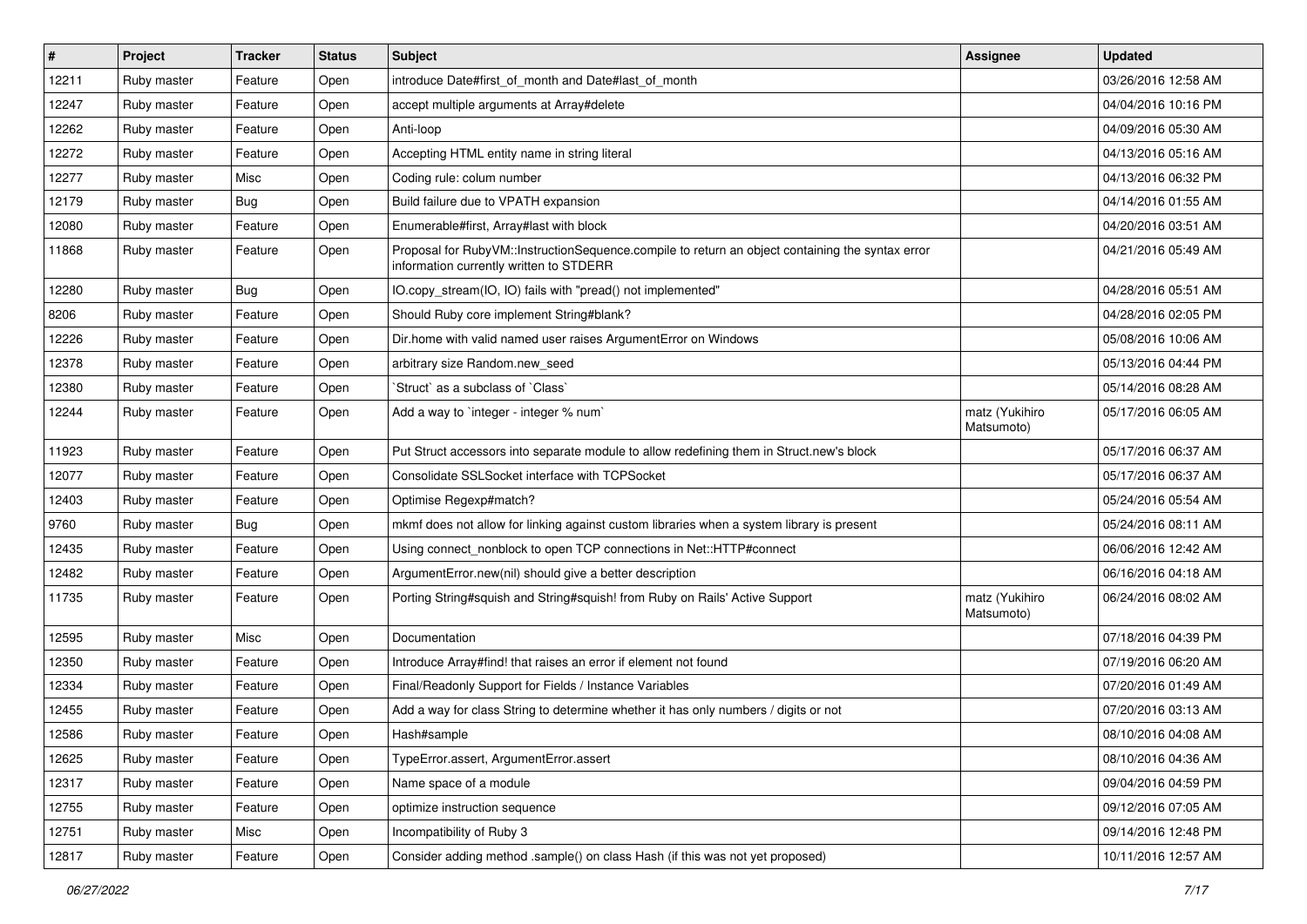| #     | Project     | <b>Tracker</b> | <b>Status</b> | <b>Subject</b>                                                                                           | <b>Assignee</b>              | <b>Updated</b>      |
|-------|-------------|----------------|---------------|----------------------------------------------------------------------------------------------------------|------------------------------|---------------------|
| 9704  | Ruby master | Feature        | Open          | Refinements as files instead of modules                                                                  | matz (Yukihiro<br>Matsumoto) | 10/11/2016 06:36 PM |
| 12843 | Ruby master | Feature        | Open          | Proposal to add a new method to class File in order to determine the name of the file without any suffix |                              | 10/17/2016 08:56 AM |
| 12858 | Ruby master | Feature        | Open          | Supporting batch-requiring of files in ruby                                                              |                              | 10/23/2016 08:05 AM |
| 12869 | Ruby master | Feature        | Open          | open-uri's open rejects `BOM' in encoding                                                                |                              | 10/25/2016 05:06 AM |
| 11428 | Ruby master | Feature        | Open          | system/exec/etc. should to_s their argument to restore Pathname functionality as it was in 1.8           |                              | 11/06/2016 02:17 AM |
| 11665 | Ruby master | Feature        | Open          | Support nested functions for better code organization                                                    |                              | 11/16/2016 03:06 PM |
| 13006 | Ruby master | Feature        | Open          | backtrace of thread killer                                                                               |                              | 12/06/2016 01:11 AM |
| 12852 | Ruby master | <b>Bug</b>     | Open          | URI.parse can't handle non-ascii URIs                                                                    | akira (akira yamada)         | 12/12/2016 06:39 PM |
| 13108 | Ruby master | Feature        | Open          | [Doc Request] Explicitly document Range#sum                                                              |                              | 01/05/2017 11:50 PM |
| 13103 | Ruby master | Feature        | Open          | [PATCH] random.c: use "__NR_" syscall prefix on Linux (instead of "SYS_")                                |                              | 01/11/2017 10:51 PM |
| 13048 | Ruby master | Feature        | Open          | Better way to do Regexp.new(Regexp.escape("some string"))                                                |                              | 01/20/2017 04:01 AM |
| 12969 | Ruby master | Feature        | Open          | Allow optional parameter in String#strip and related                                                     |                              | 01/20/2017 08:19 AM |
| 13151 | Ruby master | <b>Bug</b>     | Open          | File.writable? doesn't report correctly if a directory is writable on Windows.                           |                              | 01/23/2017 05:46 PM |
| 13174 | Ruby master | Feature        | Open          | Smaller id_table on 64bit platform                                                                       |                              | 01/31/2017 02:05 PM |
| 13209 | Ruby master | Misc           | Open          | fact.rb in ruby/sample variations                                                                        |                              | 02/14/2017 12:10 AM |
| 13240 | Ruby master | Feature        | Open          | Change Unicode property implementation in Onigmo from inversion lists to direct lookup                   |                              | 02/22/2017 08:01 AM |
| 13026 | Ruby master | Feature        | Open          | Public singleton methods                                                                                 |                              | 02/22/2017 06:53 PM |
| 12790 | Ruby master | Feature        | Open          | Better inspect for stdlib classes                                                                        |                              | 02/27/2017 08:36 PM |
| 13259 | Ruby master | Feature        | Open          | Kernel#Date                                                                                              |                              | 02/28/2017 12:09 PM |
| 13314 | Ruby master | Feature        | Open          | $dig =$                                                                                                  |                              | 03/14/2017 12:55 PM |
| 13095 | Ruby master | Feature        | Open          | [PATCH] io.c (rb_f_syscall): remove deprecation notice                                                   |                              | 03/26/2017 06:21 AM |
| 13263 | Ruby master | Feature        | Open          | Add companion integer nth-root method to recent Integer#isqrt                                            |                              | 04/05/2017 12:49 AM |
| 13164 | Ruby master | <b>Bug</b>     | Open          | A second `SystemStackError` exception results in `Segmentation fault (core dumped)`                      |                              | 04/14/2017 01:05 PM |
| 12573 | Ruby master | Feature        | Open          | Introduce a straightforward way to discover whether a process is running                                 |                              | 04/19/2017 12:05 PM |
| 13485 | Ruby master | <b>Bug</b>     | Open          | MinGW TestEnumerable#test_callcc SEGV info                                                               |                              | 04/19/2017 04:17 PM |
| 13497 | Ruby master | Misc           | Open          | Docs, code samples, Ripper example                                                                       |                              | 04/23/2017 04:27 AM |
| 13500 | Ruby master | <b>Bug</b>     | Open          | MinGW TestArity#test_proc_err_mess stops testing                                                         |                              | 04/26/2017 03:27 PM |
| 9116  | Ruby master | Feature        | Open          | String#rsplit missing                                                                                    |                              | 04/27/2017 10:00 AM |
| 13211 | Ruby master | Feature        | Open          | Hash#delete taking a splat                                                                               |                              | 04/29/2017 08:41 PM |
| 13333 | Ruby master | Feature        | Open          | block to yield                                                                                           |                              | 05/19/2017 09:01 AM |
| 13542 | Ruby master | <b>Bug</b>     | Open          | MinGW trunk Builds - Summary of Issues                                                                   |                              | 05/19/2017 07:04 PM |
| 13634 | Ruby master | Misc           | Open          | NilClass is lying about respond_to?(:clone)                                                              |                              | 06/06/2017 08:27 AM |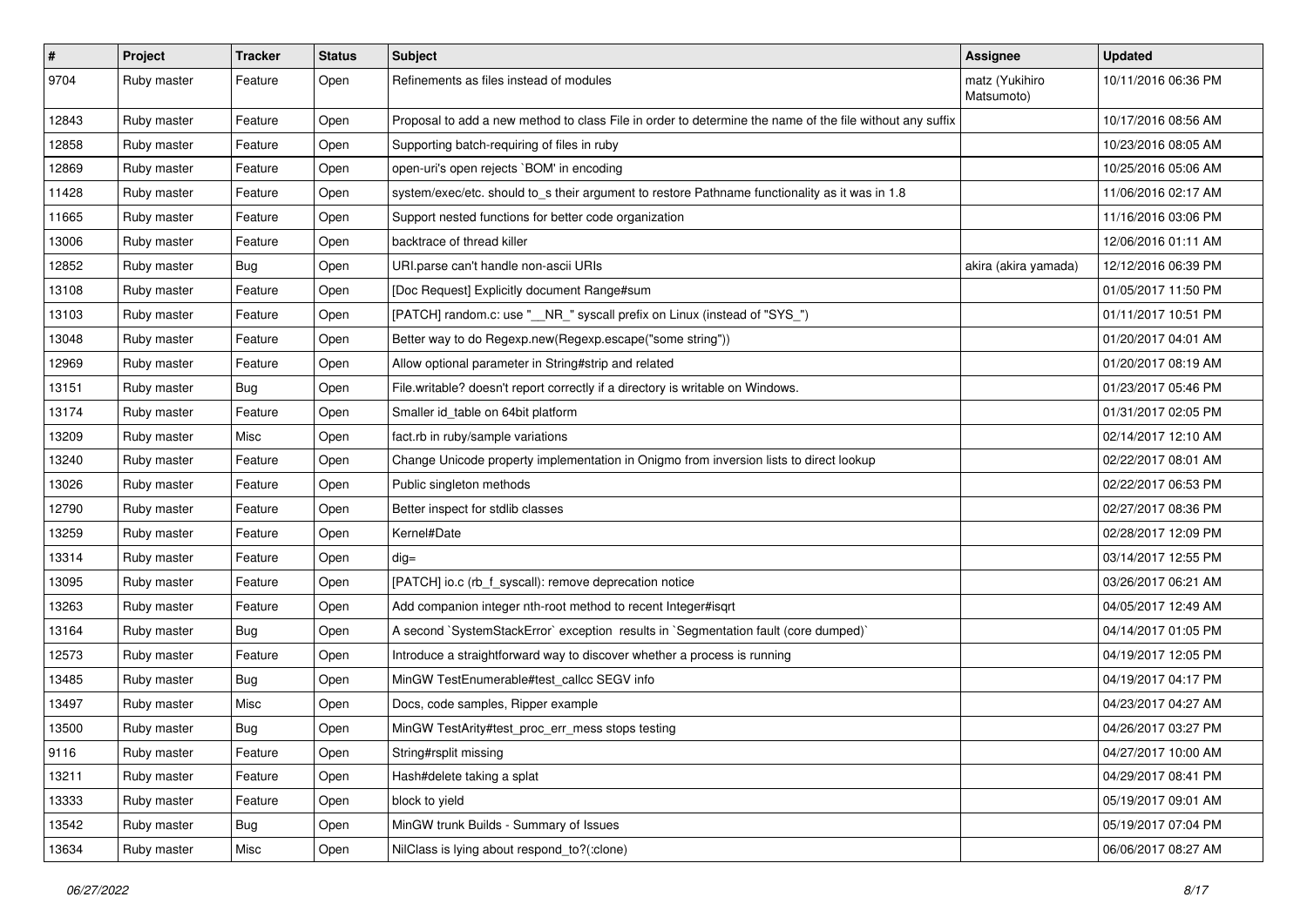| $\vert$ # | Project     | <b>Tracker</b> | <b>Status</b> | Subject                                                                                                                                               | Assignee                   | <b>Updated</b>      |
|-----------|-------------|----------------|---------------|-------------------------------------------------------------------------------------------------------------------------------------------------------|----------------------------|---------------------|
| 13644     | Ruby master | Bug            | Open          | Windows - Setting Time.now                                                                                                                            |                            | 06/11/2017 03:43 AM |
| 13378     | Ruby master | Feature        | Open          | Eliminate 4 of 8 syscalls when requiring file by absolute path                                                                                        | nobu (Nobuyoshi<br>Nakada) | 06/16/2017 07:57 AM |
| 13385     | Ruby master | Feature        | Open          | [PATCH] Make Resolv::DNS::Name validation similar to host and dig commands                                                                            | akr (Akira Tanaka)         | 06/16/2017 08:04 AM |
| 13668     | Ruby master | Feature        | Open          | Show / log test-all skips in CI here or at http://rubyci.org/ ?                                                                                       |                            | 06/20/2017 03:30 AM |
| 12968     | Ruby master | Feature        | Open          | Allow default value via block for Integer(), Float() and Rational()                                                                                   |                            | 06/28/2017 05:53 PM |
| 13681     | Ruby master | Feature        | Open          | Ruby digest init fails in FIPS mode when built against OpenSSL ~> 1.0.1                                                                               |                            | 07/04/2017 05:17 PM |
| 13434     | Ruby master | Feature        | Open          | better method definition in C API                                                                                                                     |                            | 07/13/2017 07:41 AM |
| 13512     | Ruby master | Feature        | Open          | <b>System Threads</b>                                                                                                                                 | ko1 (Koichi Sasada)        | 07/14/2017 07:08 AM |
| 13765     | Ruby master | Feature        | Open          | Add Proc#bind                                                                                                                                         |                            | 07/26/2017 01:31 PM |
| 13787     | Ruby master | Misc           | Open          | The path to Ruby 3.x - would it be useful to have a separate thread here at the tracker, for discussions<br>and issues and ideas related to ruby 3.x? |                            | 08/08/2017 08:29 AM |
| 13804     | Ruby master | Misc           | Open          | Protected methods cannot be overridden                                                                                                                |                            | 08/10/2017 09:41 PM |
| 13805     | Ruby master | Feature        | Open          | Make refinement scoping to be like that of constants                                                                                                  |                            | 08/13/2017 10:52 PM |
| 13639     | Ruby master | Feature        | Open          | Add "RTMIN" and "RTMAX" to Signal.list                                                                                                                |                            | 08/31/2017 09:06 AM |
| 13072     | Ruby master | Misc           | Open          | Current state of date standard library                                                                                                                |                            | 09/02/2017 05:38 PM |
| 13881     | Ruby master | Feature        | Open          | Use getcontext/setcontext on OS X                                                                                                                     |                            | 09/08/2017 09:13 AM |
| 13245     | Ruby master | Feature        | Open          | [PATCH] reject inter-thread TLS modification                                                                                                          |                            | 09/12/2017 12:54 PM |
| 13924     | Ruby master | Feature        | Open          | Add headings/hints to RubyVM::InstructionSequence#disasm                                                                                              |                            | 09/20/2017 01:40 PM |
| 13934     | Ruby master | Feature        | Open          | [Feature request] Being able to set a default encoding other than Unicode on a "per-project" basis                                                    |                            | 09/25/2017 05:18 AM |
| 13922     | Ruby master | Feature        | Open          | Consider showing warning messages about same-named aliases - either directly or perhaps via the<br>"did you mean gem"                                 |                            | 09/25/2017 12:21 PM |
| 13927     | Ruby master | Feature        | Open          | Integrate module_function as a core language type                                                                                                     |                            | 09/25/2017 10:30 PM |
| 13395     | Ruby master | Feature        | Open          | Add a method to check for not nil                                                                                                                     |                            | 09/30/2017 12:53 PM |
| 12648     | Ruby master | Feature        | Open          | Enumerable#sort_by` with descending option                                                                                                            |                            | 10/05/2017 10:24 AM |
| 13936     | Ruby master | Feature        | Open          | Make regular expressions debugable                                                                                                                    |                            | 10/07/2017 01:25 AM |
| 14025     | Ruby master | Feature        | Open          | #initialize with ivars                                                                                                                                |                            | 10/19/2017 06:50 AM |
| 13869     | Ruby master | Feature        | Open          | Filter non directories from Dir.glob                                                                                                                  |                            | 10/20/2017 01:58 AM |
| 14037     | Ruby master | Misc           | Open          | Writing doxygen document comments to static functions                                                                                                 |                            | 10/21/2017 07:48 AM |
| 14040     | Ruby master | Feature        | Open          | deprecate HTTP.version 1 2                                                                                                                            |                            | 10/22/2017 09:32 AM |
| 13933     | Ruby master | Feature        | Open          | Add Range#empty?                                                                                                                                      |                            | 10/25/2017 09:19 AM |
| 14049     | Ruby master | <b>Bug</b>     | Open          | SEGV svn 60401 require_relative                                                                                                                       |                            | 10/26/2017 05:25 PM |
| 10183     | Ruby master | Feature        | Open          | An alternative name for method `class`                                                                                                                |                            | 10/31/2017 11:42 AM |
| 14077     | Ruby master | Feature        | Open          | Add Encoding::FILESYSTEM and Encoding::LOCALE constants                                                                                               |                            | 11/03/2017 09:31 PM |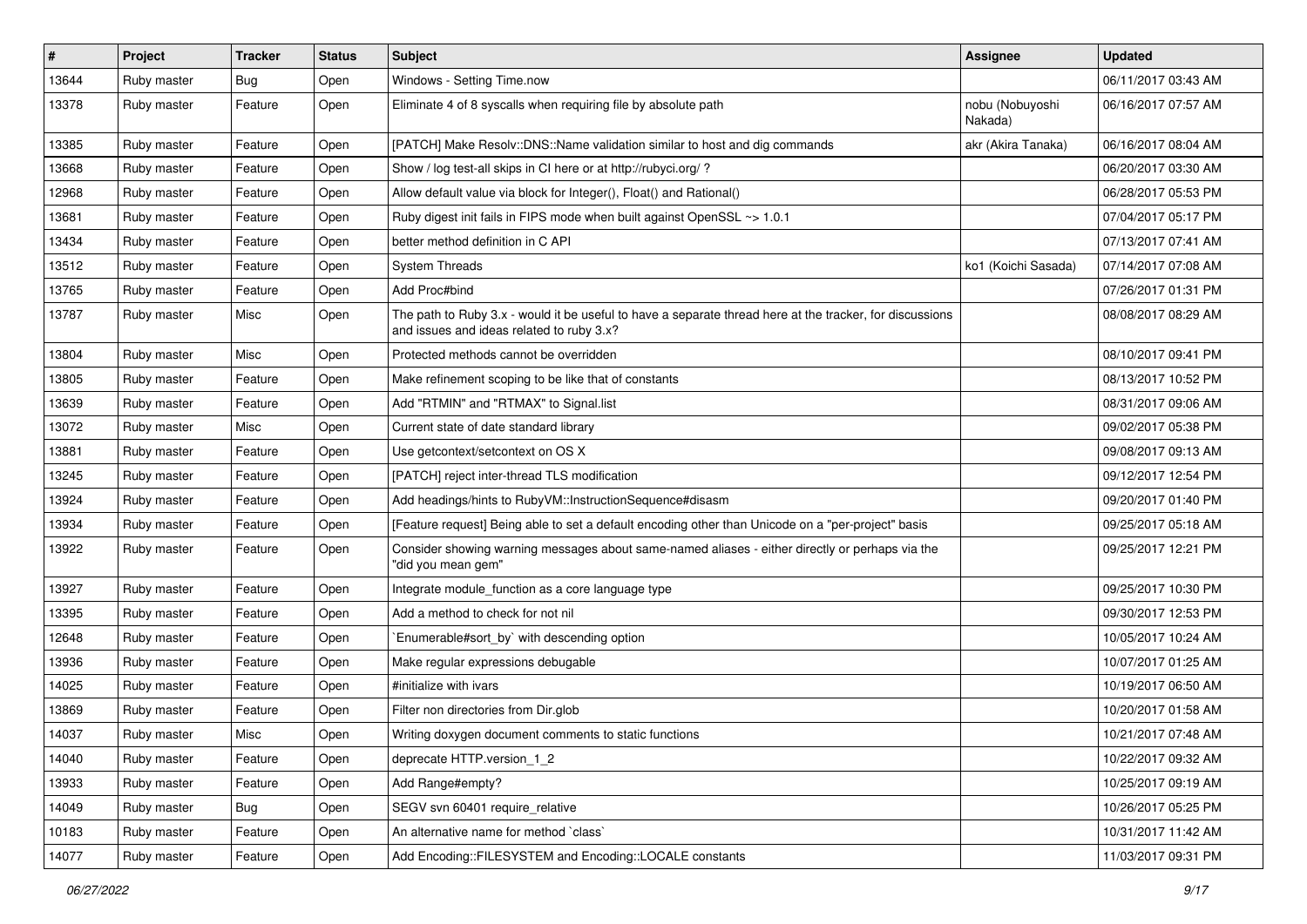| $\vert$ # | Project     | <b>Tracker</b> | <b>Status</b> | <b>Subject</b>                                                                                   | Assignee                          | <b>Updated</b>      |
|-----------|-------------|----------------|---------------|--------------------------------------------------------------------------------------------------|-----------------------------------|---------------------|
| 14064     | Ruby master | <b>Bug</b>     | Open          | test-all with and without -j - incorrect assertions and missing test methods                     |                                   | 11/03/2017 10:54 PM |
| 14083     | Ruby master | Bug            | Open          | Refinement in block calling incorrect method                                                     |                                   | 11/05/2017 07:36 PM |
| 14084     | Ruby master | Feature        | Open          | Introduce Enumerator#next?                                                                       |                                   | 11/06/2017 03:28 PM |
| 14079     | Ruby master | Feature        | Open          | Validate argument list without calling method                                                    |                                   | 11/07/2017 03:20 AM |
| 14092     | Ruby master | Feature        | Open          | Add extension key argument to Tempfile                                                           |                                   | 11/08/2017 06:47 PM |
| 13571     | Ruby master | <b>Bug</b>     | Open          | Script arguments, encoding, windows / MinGW                                                      |                                   | 11/12/2017 10:53 PM |
| 12700     | Ruby master | Feature        | Open          | regexg heredoc support                                                                           |                                   | 11/24/2017 12:53 AM |
| 14128     | Ruby master | Feature        | Open          | Introduce Hash#delete default value                                                              | matz (Yukihiro<br>Matsumoto)      | 11/25/2017 04:41 PM |
| 13763     | Ruby master | Feature        | Open          | Trigger "unused variable warning" for unused variables in parameter lists                        |                                   | 11/28/2017 04:49 AM |
| 13696     | Ruby master | Feature        | Open          | Add exchange and noreplace options to File.rename                                                | Glass_saga (Masaki<br>Matsushita) | 12/01/2017 04:34 PM |
| 13124     | Ruby master | Feature        | Open          | Should #puts convert to external encoding?                                                       |                                   | 12/01/2017 06:45 PM |
| 14149     | Ruby master | Misc           | Open          | Ruby Birthday Thread - 25th years anniversary                                                    |                                   | 12/02/2017 01:40 AM |
| 14129     | Ruby master | Feature        | Open          | Feature Request: sockets - add support for recvmmsg                                              |                                   | 12/12/2017 08:35 AM |
| 14052     | Ruby master | Feature        | Open          | Introduce SecureRandom.with chars                                                                |                                   | 12/12/2017 08:59 AM |
| 14190     | Ruby master | Misc           | Open          | What are the semantics of \$SAFE?                                                                |                                   | 12/15/2017 10:28 PM |
| 9992      | Ruby master | Feature        | Open          | Access Modifiers (Internal Interfaces)                                                           |                                   | 12/18/2017 03:04 PM |
| 6641      | Ruby master | Feature        | Open          | Hash.auto constructor                                                                            | matz (Yukihiro<br>Matsumoto)      | 12/25/2017 06:15 PM |
| 6687      | Ruby master | Feature        | Open          | Enumerable#with                                                                                  |                                   | 12/25/2017 06:15 PM |
| 6758      | Ruby master | Feature        | Open          | Object#sequence                                                                                  |                                   | 12/25/2017 06:15 PM |
| 6817      | Ruby master | Feature        | Open          | Partial application                                                                              | matz (Yukihiro<br>Matsumoto)      | 12/25/2017 06:15 PM |
| 7060      | Ruby master | Feature        | Open          | Broaden support for chmod                                                                        |                                   | 12/25/2017 06:15 PM |
| 7082      | Ruby master | Feature        | Open          | Process.kill 0 in windows can return spurious success                                            |                                   | 12/25/2017 06:15 PM |
| 7106      | Ruby master | Feature        | Open          | FileUtils.touch should allow touching the symlink itself rather than the file the link points to |                                   | 12/25/2017 06:15 PM |
| 7149      | Ruby master | Feature        | Open          | Constant magic for everyone.                                                                     | matz (Yukihiro<br>Matsumoto)      | 12/25/2017 06:15 PM |
| 7250      | Ruby master | Feature        | Open          | A mechanism to include at once both instance-level and class-level methods from a module         |                                   | 12/25/2017 06:15 PM |
| 7340      | Ruby master | Feature        | Open          | 'each with' or 'into' alias for 'each with object'                                               |                                   | 12/25/2017 06:15 PM |
| 7341      | Ruby master | Feature        | Open          | Enumerable#associate                                                                             |                                   | 12/25/2017 06:15 PM |
| 7377      | Ruby master | Feature        | Open          | #indetical? as an alias for #equal?                                                              | matz (Yukihiro<br>Matsumoto)      | 12/25/2017 06:15 PM |
| 7384      | Ruby master | Feature        | Open          | Rename #each with object to #each with                                                           |                                   | 12/25/2017 06:15 PM |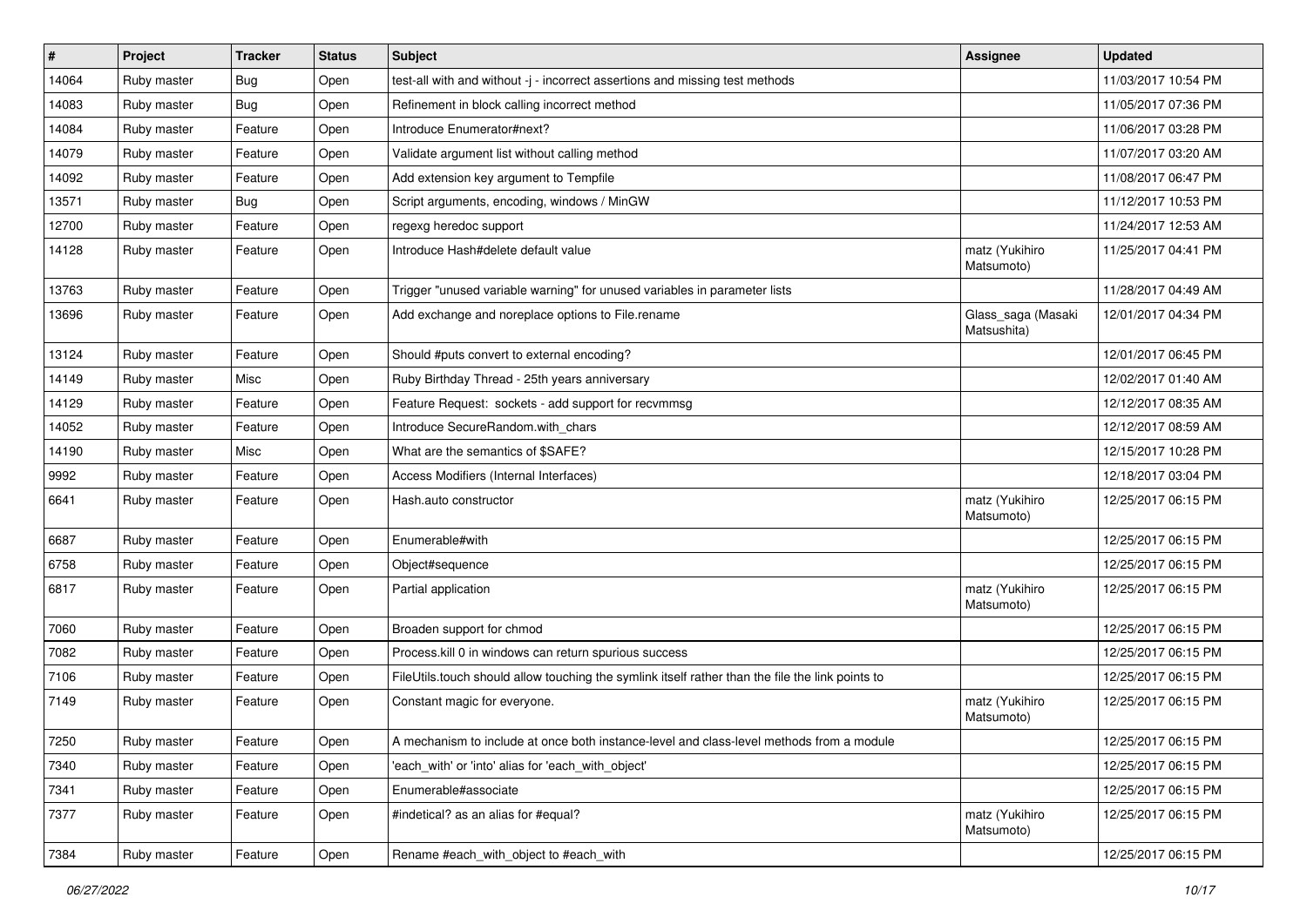| #     | Project     | <b>Tracker</b> | <b>Status</b> | <b>Subject</b>                                                                    | <b>Assignee</b>                       | <b>Updated</b>      |
|-------|-------------|----------------|---------------|-----------------------------------------------------------------------------------|---------------------------------------|---------------------|
| 7444  | Ruby master | Feature        | Open          | Array#product_set                                                                 | matz (Yukihiro<br>Matsumoto)          | 12/25/2017 06:15 PM |
| 7548  | Ruby master | Feature        | Open          | Load and Require Callbacks                                                        | matz (Yukihiro<br>Matsumoto)          | 12/25/2017 06:15 PM |
| 7604  | Ruby master | Feature        | Open          | Make === comparison operator ability to delegate comparison to an argument        | matz (Yukihiro<br>Matsumoto)          | 12/25/2017 06:15 PM |
| 7611  | Ruby master | Feature        | Open          | Focal method for all loads/requires                                               | matz (Yukihiro<br>Matsumoto)          | 12/25/2017 06:15 PM |
| 7614  | Ruby master | Feature        | Open          | alias_accessor                                                                    | matz (Yukihiro<br>Matsumoto)          | 12/25/2017 06:15 PM |
| 7654  | Ruby master | Feature        | Open          | Add optional code block to IO::readlines                                          | matz (Yukihiro<br>Matsumoto)          | 12/25/2017 06:15 PM |
| 7657  | Ruby master | Feature        | Open          | Array#& doesn't accept Enumerables                                                | matz (Yukihiro<br>Matsumoto)          | 12/25/2017 06:15 PM |
| 7704  | Ruby master | Feature        | Open          | Add a list of enabled (experimental) language features.                           | matz (Yukihiro<br>Matsumoto)          | 12/25/2017 06:15 PM |
| 7708  | Ruby master | Feature        | Open          | support for patches list                                                          |                                       | 12/25/2017 06:15 PM |
| 7742  | Ruby master | <b>Bug</b>     | Open          | System encoding (Windows-1258) is not recognized by Ruby to convert back to UTF-8 | duerst (Martin Dürst)                 | 12/25/2017 06:15 PM |
| 7745  | Ruby master | Feature        | Open          | lib/observer.rb: Observers are compared by identity                               | nobu (Nobuyoshi<br>Nakada)            | 12/25/2017 06:15 PM |
| 7788  | Ruby master | Feature        | Open          | YAML Tag Schema Support                                                           | tenderlovemaking<br>(Aaron Patterson) | 12/25/2017 06:15 PM |
| 7795  | Ruby master | Feature        | Open          | Symbol.defined? and/or to_existing_symbol                                         | matz (Yukihiro<br>Matsumoto)          | 12/25/2017 06:15 PM |
| 7848  | Ruby master | Feature        | Open          | Restore default state for core ruby objects                                       | matz (Yukihiro<br>Matsumoto)          | 12/25/2017 06:15 PM |
| 7876  | Ruby master | Feature        | Open          | Add method for accessing Class from within Singleton Class                        | matz (Yukihiro<br>Matsumoto)          | 12/25/2017 06:15 PM |
| 7883  | Ruby master | Feature        | Open          | Add Regex#to_proc                                                                 | matz (Yukihiro<br>Matsumoto)          | 12/25/2017 06:15 PM |
| 7892  | Ruby master | <b>Bug</b>     | Open          | MIME encoding bug of NKF.nkf                                                      | naruse (Yui NARUSE)                   | 12/25/2017 06:15 PM |
| 7914  | Ruby master | Feature        | Open          | Case for local class methods                                                      | matz (Yukihiro<br>Matsumoto)          | 12/25/2017 06:15 PM |
| 8046  | Ruby master | Feature        | Open          | allow Object#extend to take a block                                               |                                       | 12/25/2017 06:15 PM |
| 8061  | Ruby master | Feature        | Open          | 000000000000000                                                                   | matz (Yukihiro<br>Matsumoto)          | 12/25/2017 06:15 PM |
| 8772  | Ruby master | Feature        | Open          | Hash alias #  merge, and the case for Hash and Array polymorphism                 |                                       | 12/25/2017 06:15 PM |
| 14177 | Ruby master | Feature        | Open          | PATCH: File::Stat#dev on Windows                                                  |                                       | 12/25/2017 06:15 PM |
| 14153 | Ruby master | Feature        | Open          | [PATCH] resurrection of # -*- warn_past_scope: true -*-                           |                                       | 12/26/2017 08:53 AM |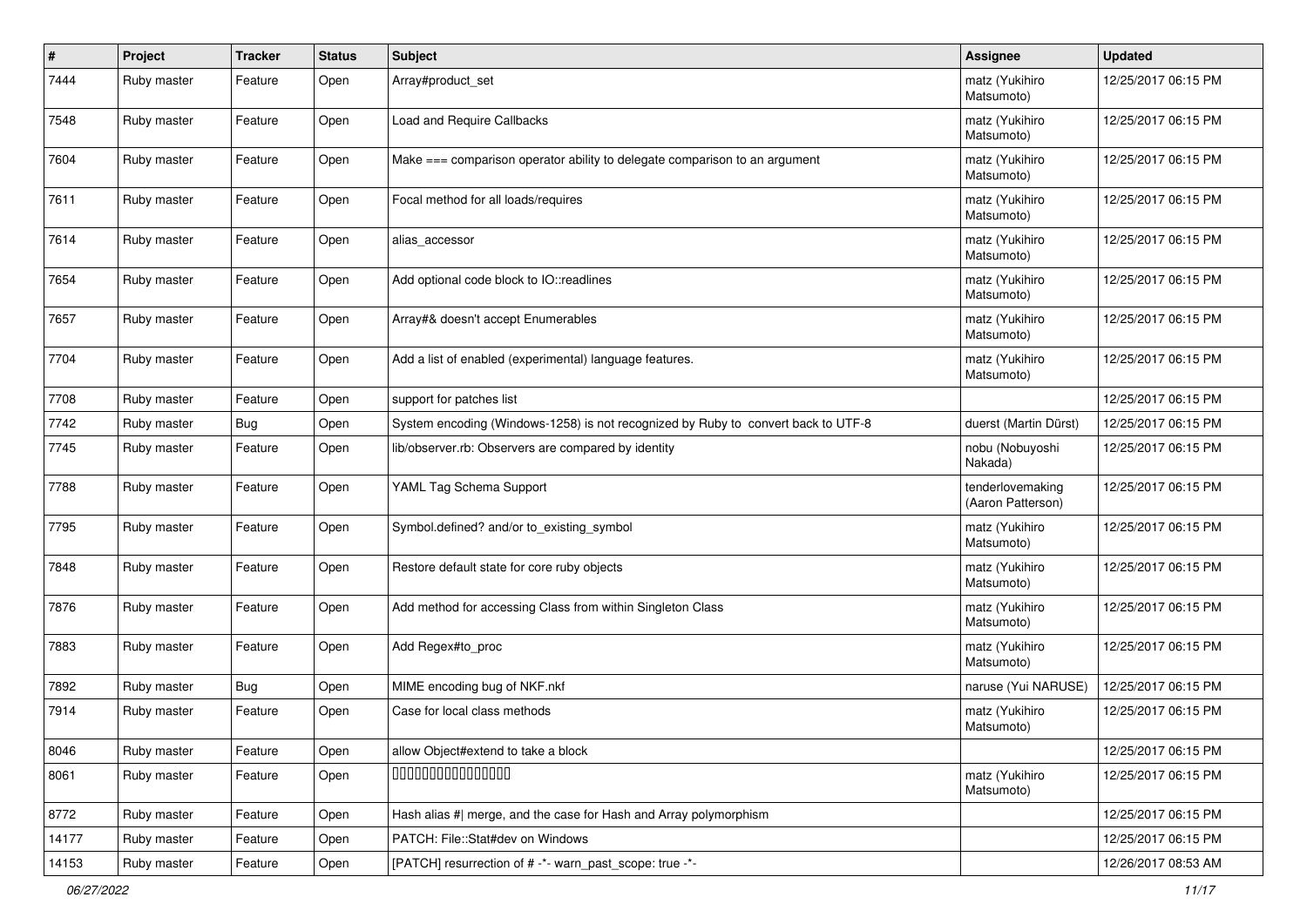| $\vert$ # | Project     | <b>Tracker</b> | <b>Status</b> | <b>Subject</b>                                                                                    | <b>Assignee</b>                        | <b>Updated</b>      |
|-----------|-------------|----------------|---------------|---------------------------------------------------------------------------------------------------|----------------------------------------|---------------------|
| 13890     | Ruby master | Feature        | Open          | Allow a regexp as an argument to 'count', to count more interesting things than single characters |                                        | 12/30/2017 04:37 AM |
| 9145      | Ruby master | Feature        | Open          | Queue#pop(true) return nil if empty instead of raising ThreadError                                |                                        | 01/01/2018 07:41 PM |
| 14276     | Ruby master | Feature        | Open          | Ruby core debugger API                                                                            |                                        | 01/05/2018 07:54 PM |
| 8987      | Ruby master | Feature        | Open          | map/collect extension which handles arguments                                                     |                                        | 01/05/2018 09:00 PM |
| 9043      | Ruby master | Feature        | Open          | Add String#f method as shortcut for #freeze                                                       | matz (Yukihiro<br>Matsumoto)           | 01/05/2018 09:00 PM |
| 9185      | Ruby master | Feature        | Open          | Add alias_class_method or class_alias functionality                                               |                                        | 01/05/2018 09:00 PM |
| 9253      | Ruby master | Feature        | Open          | Regexp named match and case statement                                                             |                                        | 01/05/2018 09:00 PM |
| 9347      | Ruby master | Feature        | Open          | Accept non callable argument to detect                                                            | marcandre<br>(Marc-Andre<br>Lafortune) | 01/05/2018 09:00 PM |
| 9507      | Ruby master | <b>Bug</b>     | Open          | Ruby 2.1.0 is broken on ARMv5: tried to create Proc object without a block                        | charliesome (Charlie<br>Somerville)    | 01/05/2018 09:00 PM |
| 9590      | Ruby master | Feature        | Open          | introduce st foreach update and st foreach update check for performance.                          | tarui (Masaya Tarui)                   | 01/05/2018 09:00 PM |
| 9614      | Ruby master | Feature        | Open          | ordering of non-Hash items which use st_ internally                                               | matz (Yukihiro<br>Matsumoto)           | 01/05/2018 09:00 PM |
| 9779      | Ruby master | Feature        | Open          | Add Module#descendents                                                                            |                                        | 01/05/2018 09:00 PM |
| 10225     | Ruby master | Feature        | Open          | [PATCH] *math.c: New method Math.normcdf                                                          |                                        | 01/05/2018 09:01 PM |
| 10237     | Ruby master | Feature        | Open          | Transform all elements of one Encoding into another Encoding for Array and Hash                   |                                        | 01/05/2018 09:01 PM |
| 10328     | Ruby master | Feature        | Open          | [PATCH] make OPT_SUPPORT_JOKE a proper VM option                                                  | normalperson (Eric<br>Wong)            | 01/05/2018 09:01 PM |
| 10378     | Ruby master | Feature        | Open          | [PATCH 0/3] It's better $(1 + 0i)$ real? return true                                              |                                        | 01/05/2018 09:01 PM |
| 10423     | Ruby master | Feature        | Open          | [PATCH] opt_str_lit*: avoid literal string allocations                                            | ko1 (Koichi Sasada)                    | 01/05/2018 09:01 PM |
| 10498     | Ruby master | Feature        | Open          | Make `loop` yield a counter                                                                       | matz (Yukihiro<br>Matsumoto)           | 01/05/2018 09:01 PM |
| 10503     | Ruby master | Feature        | Open          | introduce InvalidPercentEncoding error for failed URI parsing                                     |                                        | 01/05/2018 09:01 PM |
| 14348     | Ruby master | Feature        | Open          | win32ole: enable using coclass-es with multiple IDispatch implementations                         |                                        | 01/10/2018 11:35 AM |
| 13968     | Ruby master | Misc           | Open          | [Ruby 3.x perhaps] - A (minimal?) static variant of ruby                                          |                                        | 01/14/2018 03:24 PM |
| 14393     | Ruby master | Feature        | Open          | Support sending file descriptors (on local machine) via DRb UNIX                                  |                                        | 01/24/2018 08:58 PM |
| 14401     | Ruby master | Feature        | Open          | Integer#digits000000000000000                                                                     |                                        | 01/25/2018 01:13 PM |
| 13697     | Ruby master | Feature        | Open          | [PATCH]: futex based thread primitives                                                            | kosaki (Motohiro<br>KOSAKI)            | 01/28/2018 11:41 PM |
| 14404     | Ruby master | Feature        | Open          | Adding writev support to IO#write_nonblock                                                        |                                        | 01/29/2018 12:29 AM |
| 11388     | Ruby master | Feature        | Open          | SMTP Service Extension for Delivery Status Notifications                                          |                                        | 02/06/2018 11:37 AM |
| 14411     | Ruby master | Feature        | Open          | URI#secure?                                                                                       |                                        | 02/11/2018 03:44 PM |
| 12589     | Ruby master | Feature        | Open          | VM performance improvement proposal                                                               |                                        | 02/20/2018 05:00 AM |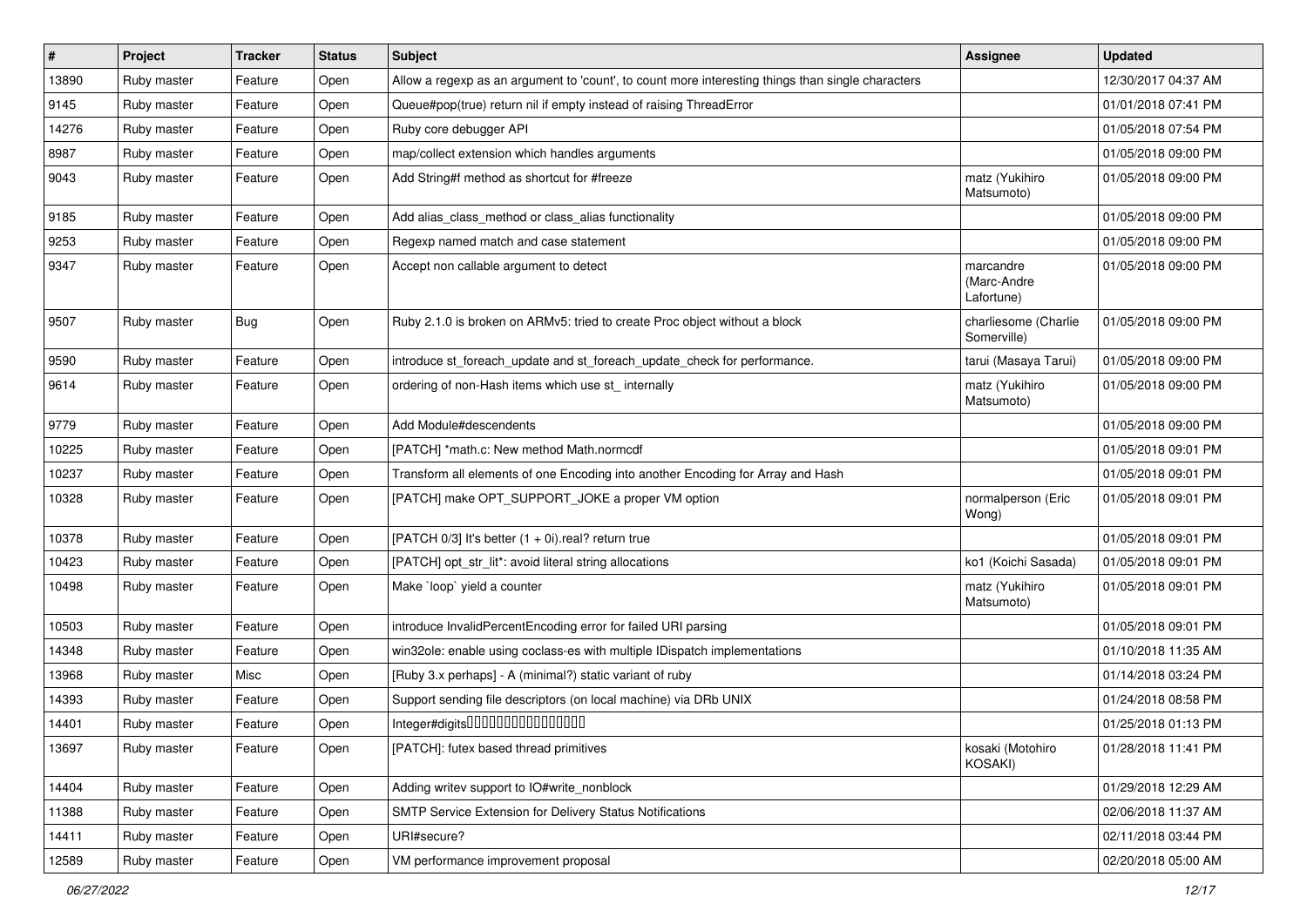| $\sharp$ | Project     | <b>Tracker</b> | <b>Status</b> | <b>Subject</b>                                                                                                                                                                             | Assignee                     | <b>Updated</b>      |
|----------|-------------|----------------|---------------|--------------------------------------------------------------------------------------------------------------------------------------------------------------------------------------------|------------------------------|---------------------|
| 13860    | Ruby master | Feature        | Open          | A proposal for a new, simpler class-method addition to Time - for the time being calling it Time.date()<br>but another name is fine; and the ability to omit '%' tokens as arguments to it |                              | 02/21/2018 12:57 PM |
| 14550    | Ruby master | Feature        | Open          | Support keyword arguments with Date#step                                                                                                                                                   |                              | 02/26/2018 03:58 AM |
| 14555    | Ruby master | Feature        | Open          | OpenStruct performance doesn't have to be slow                                                                                                                                             |                              | 02/27/2018 12:59 AM |
| 14574    | Ruby master | Feature        | Open          | percent literals and binary encoding strings                                                                                                                                               |                              | 03/04/2018 07:38 AM |
| 14422    | Ruby master | <b>Bug</b>     | Open          | Ruby configuration options should not be reused for gem builds                                                                                                                             |                              | 03/05/2018 03:32 PM |
| 14564    | Ruby master | Feature        | Open          | dig` opposite method                                                                                                                                                                       |                              | 03/07/2018 11:24 PM |
| 14580    | Ruby master | Feature        | Open          | Hash#store accepts a block                                                                                                                                                                 |                              | 03/08/2018 11:59 AM |
| 14593    | Ruby master | Feature        | Open          | Add `Enumerator#concat`                                                                                                                                                                    |                              | 03/08/2018 09:15 PM |
| 14585    | Ruby master | Feature        | Open          | Array#each_pair                                                                                                                                                                            |                              | 03/11/2018 11:38 PM |
| 9049     | Ruby master | Feature        | Open          | Shorthands (a:b, *) for inclusive indexing                                                                                                                                                 |                              | 03/15/2018 12:26 AM |
| 4173     | Ruby master | <b>Bug</b>     | Open          | TestProcess#test_wait_and_sigchild 00000000                                                                                                                                                |                              | 03/15/2018 08:29 AM |
| 14606    | Ruby master | Feature        | Open          | Change begin-else-end without rescue from warning to syntax error                                                                                                                          |                              | 03/16/2018 01:22 AM |
| 14615    | Ruby master | Feature        | Open          | Consider introducing shortcut to check Net::HTTP response type                                                                                                                             |                              | 03/19/2018 05:43 AM |
| 14618    | Ruby master | Feature        | Open          | Add display width method to String for CLI                                                                                                                                                 |                              | 03/21/2018 04:00 AM |
| 14636    | Ruby master | Feature        | Open          | Hash` has a method for accessing the shortest path towards a certain key                                                                                                                   |                              | 03/28/2018 09:42 AM |
| 14625    | Ruby master | Feature        | Open          | yield_self accepts an argument, calling to_proc                                                                                                                                            |                              | 03/30/2018 06:52 AM |
| 14669    | Ruby master | Feature        | Open          | Regexp does not expose the amount of capture groups.                                                                                                                                       |                              | 04/08/2018 11:11 AM |
| 14673    | Ruby master | Misc           | Open          | Documentation for `Array#drop` / `drop_while` unclear in regard to modification                                                                                                            |                              | 04/10/2018 09:51 AM |
| 14685    | Ruby master | Feature        | Open          | IRB doesn't print exception cause                                                                                                                                                          |                              | 04/13/2018 03:20 PM |
| 14672    | Ruby master | Feature        | Open          | Introduce a Date.safe parse method                                                                                                                                                         |                              | 04/18/2018 10:11 AM |
| 14624    | Ruby master | Feature        | Open          | #{nil} allocates a fresh empty string each time                                                                                                                                            |                              | 04/21/2018 11:12 AM |
| 14681    | Ruby master | <b>Bug</b>     | Open          | `syswrite': stream closed in another thread (IOError)                                                                                                                                      |                              | 04/22/2018 12:12 AM |
| 14692    | Ruby master | Misc           | Open          | Question: Ruby stdlib's Option Parser                                                                                                                                                      | nobu (Nobuyoshi<br>Nakada)   | 04/22/2018 05:53 AM |
| 14710    | Ruby master | Feature        | Open          | I'd like to know from C API that "It has only one reference to Ruby object" to determine whether it is a<br>temporary object.                                                              |                              | 04/24/2018 11:28 PM |
| 14735    | Ruby master | Misc           | Open          | thread-safe operations in a hash could be documented                                                                                                                                       |                              | 05/04/2018 01:09 PM |
| 14761    | Ruby master | Bug            | Open          | TestThread#test_join_limits hangs up on Solaris 10 with gcc                                                                                                                                |                              | 05/16/2018 05:23 AM |
| 14760    | Ruby master | Misc           | Open          | cross-thread IO#close semantics                                                                                                                                                            | matz (Yukihiro<br>Matsumoto) | 05/17/2018 08:21 AM |
| 14768    | Ruby master | Misc           | Open          | Add documentation for    and &&                                                                                                                                                            |                              | 05/17/2018 09:45 AM |
| 14770    | Ruby master | Misc           | Open          | [META] DevelopersMeeting                                                                                                                                                                   |                              | 05/17/2018 12:28 PM |
| 14771    | Ruby master | Feature        | Open          | Add method to create DNS resource from data string                                                                                                                                         |                              | 05/17/2018 10:43 PM |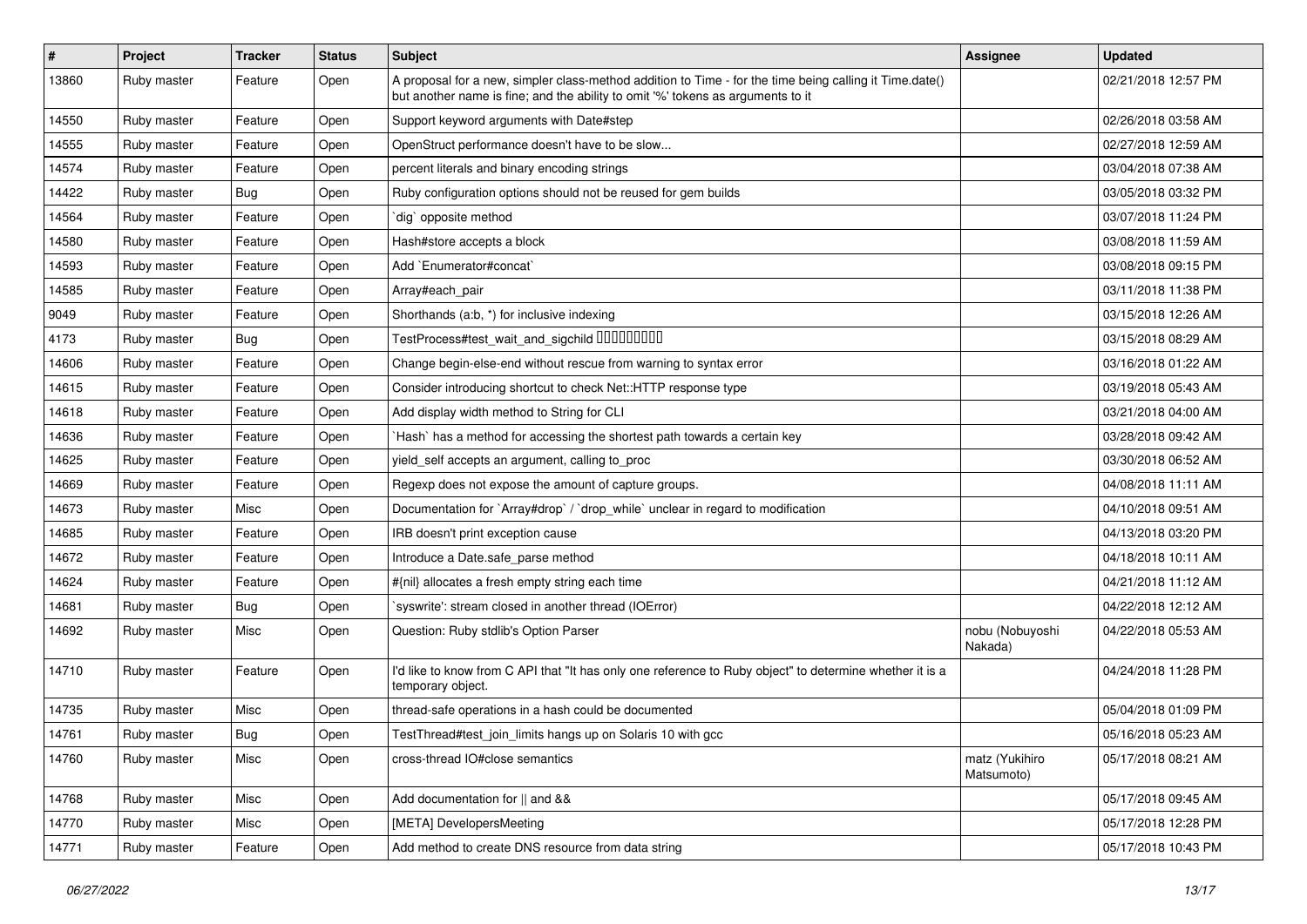| $\vert$ # | Project     | <b>Tracker</b> | <b>Status</b> | <b>Subject</b>                                                                                                    | Assignee                     | <b>Updated</b>      |
|-----------|-------------|----------------|---------------|-------------------------------------------------------------------------------------------------------------------|------------------------------|---------------------|
| 14723     | Ruby master | Feature        | Open          | [WIP] sleepy GC                                                                                                   |                              | 05/18/2018 09:13 AM |
| 14758     | Ruby master | Feature        | Open          | Add a first-class support for isolated bounded packages / modules / contexts                                      |                              | 05/18/2018 09:13 AM |
| 14724     | Ruby master | Feature        | Open          | chains of inequalities                                                                                            | matz (Yukihiro<br>Matsumoto) | 05/19/2018 01:06 AM |
| 14777     | Ruby master | Feature        | Open          | Add Range#offset?                                                                                                 |                              | 05/19/2018 03:50 PM |
| 14249     | Ruby master | Feature        | Open          | Remove str[match_str]                                                                                             |                              | 05/19/2018 06:13 PM |
| 14783     | Ruby master | Feature        | Open          | String#chars_at / String#bytes_at                                                                                 |                              | 05/24/2018 01:18 PM |
| 14785     | Ruby master | Feature        | Open          | Parse guard statements like regular conditionals                                                                  |                              | 05/25/2018 05:46 AM |
| 14546     | Ruby master | Feature        | Open          | Hash#delete!                                                                                                      | matz (Yukihiro<br>Matsumoto) | 05/30/2018 08:24 PM |
| 14217     | Ruby master | Feature        | Open          | Expose RUBY_PATCHLEVEL_STR or similar with patch level info for rc/preview as a constant                          |                              | 06/01/2018 03:00 AM |
| 14801     | Ruby master | Feature        | Open          | New method 'show_stack' to show Ruby stack(s) when program is running                                             |                              | 06/01/2018 09:45 AM |
| 14825     | Ruby master | Misc           | Open          | When redefining 'attr_xx' methods the visibility becomes 'public'                                                 |                              | 06/05/2018 05:57 AM |
| 14811     | Ruby master | Feature        | Open          | Dynamically extend Ruby VM stack                                                                                  |                              | 06/05/2018 07:59 AM |
| 14826     | Ruby master | <b>Bug</b>     | Open          | make: *** [.ext/include/sparc-solaris2.10/rb_mjit_min_header-2.6.0.h] Error 1 on Solaris 10 with very<br>old gcc3 |                              | 06/05/2018 02:02 PM |
| 14819     | Ruby master | Feature        | Open          | Efficient cstring to RVALUE typecasting for c extension gems                                                      |                              | 06/06/2018 09:13 PM |
| 14833     | Ruby master | Feature        | Open          | Add RubyVM::AST::Node#pretty_print                                                                                |                              | 06/07/2018 02:56 PM |
| 14838     | Ruby master | <b>Bug</b>     | Open          | RegexpError with double "s" in look-behind assertion in case-insensitive unicode regexp                           |                              | 06/09/2018 04:04 PM |
| 13733     | Ruby master | Feature        | Open          | Dump the delegator instead of the delegated object                                                                |                              | 06/29/2018 05:09 PM |
| 13626     | Ruby master | Feature        | Open          | Add String#byteslice!                                                                                             |                              | 07/03/2018 11:07 PM |
| 14896     | Ruby master | Feature        | Open          | Expose Net::HTTPResponse socket for integration with libraries expecting an IO                                    |                              | 07/04/2018 10:05 PM |
| 13620     | Ruby master | Feature        | Open          | Simplifying MRI's build system: always make install                                                               |                              | 07/08/2018 09:41 AM |
| 14904     | Ruby master | Feature        | Open          | Make it possible to run instance_eval with zero-arguments lambda                                                  |                              | 07/11/2018 05:03 AM |
| 14906     | Ruby master | Bug            | Open          | MinGW failure - TestIO#test_copy_stream_no_busy_wait                                                              |                              | 07/12/2018 03:52 AM |
| 14328     | Ruby master | Feature        | Open          | SIMD vectorization                                                                                                |                              | 07/16/2018 05:12 PM |
| 14919     | Ruby master | Feature        | Open          | Add String#byteinsert                                                                                             |                              | 07/18/2018 01:29 PM |
| 14925     | Ruby master | Feature        | Open          | Kernel#assert(expression)                                                                                         |                              | 07/20/2018 02:39 PM |
| 14859     | Ruby master | Feature        | Open          | [PATCH] implement Timeout in VM                                                                                   | ko1 (Koichi Sasada)          | 07/22/2018 07:42 AM |
| 14931     | Ruby master | Feature        | Open          | [DOC] exception keyword argument is not documented in some methods                                                |                              | 07/22/2018 08:53 AM |
| 14932     | Ruby master | Feature        | Open          | Dynamically adjust method cache size at runtime                                                                   |                              | 07/22/2018 10:45 PM |
| 12306     | Ruby master | Feature        | Open          | Implement String #blank? #present? and improve #strip and family to handle unicode                                | matz (Yukihiro<br>Matsumoto) | 07/22/2018 10:55 PM |
| 14951     | Ruby master | Feature        | Open          | New operator to evaluate truthy/falsy/logical equivalence                                                         |                              | 08/02/2018 07:16 AM |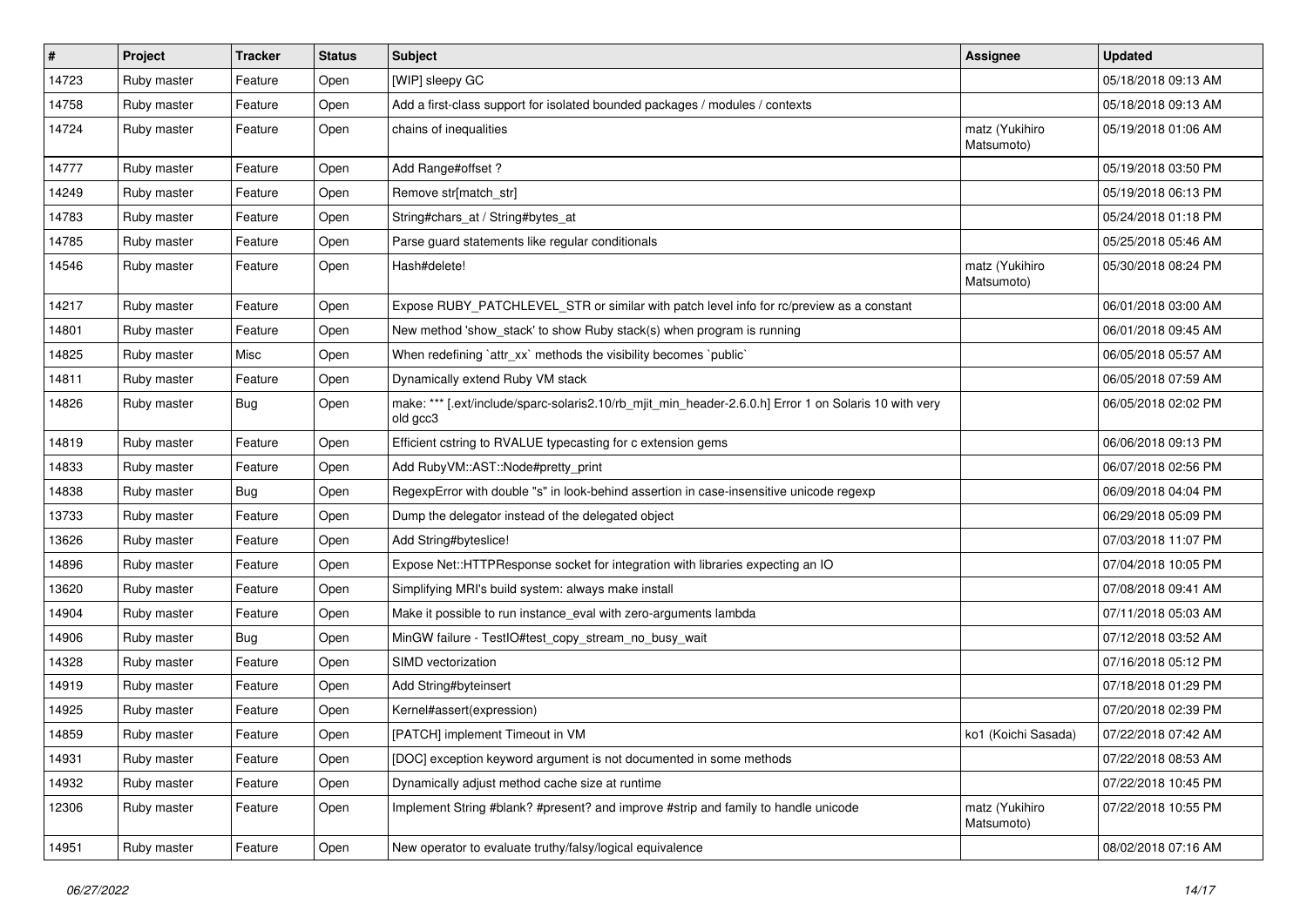| $\vert$ # | Project     | <b>Tracker</b> | <b>Status</b> | <b>Subject</b>                                                                                                                      | Assignee                     | <b>Updated</b>      |
|-----------|-------------|----------------|---------------|-------------------------------------------------------------------------------------------------------------------------------------|------------------------------|---------------------|
| 14957     | Ruby master | <b>Bug</b>     | Open          | MinGW, gcc 8.2.0, bootstraptest test_thread.rb - failure ?                                                                          |                              | 08/03/2018 02:46 PM |
| 14938     | Ruby master | Feature        | Open          | Provide API to get same result as ruby -wc                                                                                          |                              | 08/06/2018 06:27 PM |
| 14033     | Ruby master | Feature        | Open          | Add String#append                                                                                                                   |                              | 08/08/2018 03:01 AM |
| 10783     | Ruby master | Misc           | Open          | String#concat has an "appending" behavior                                                                                           |                              | 08/08/2018 03:08 AM |
| 14869     | Ruby master | Feature        | Open          | Proposal to add Hash#===                                                                                                            |                              | 08/09/2018 04:03 AM |
| 14916     | Ruby master | Feature        | Open          | Proposal to add Array#===                                                                                                           |                              | 08/09/2018 04:06 AM |
| 14955     | Ruby master | Feature        | Open          | [PATCH] gc.c: use MADV_FREE to release most of the heap page body                                                                   |                              | 08/14/2018 03:04 AM |
| 15006     | Ruby master | Feature        | Open          | [PATCH] io.c: use copy_file_range with every types of files                                                                         |                              | 08/21/2018 07:52 PM |
| 15017     | Ruby master | Feature        | Open          | Provide extended information about Signal                                                                                           |                              | 08/22/2018 05:42 AM |
| 15024     | Ruby master | Feature        | Open          | Support block in Array#join                                                                                                         |                              | 08/25/2018 05:05 AM |
| 15031     | Ruby master | Feature        | Open          | T_RANGE for testing whether object is a Range                                                                                       |                              | 08/27/2018 11:45 AM |
| 14971     | Ruby master | <b>Bug</b>     | Open          | error: implicit declaration of function 'rb_vm_call0                                                                                | nobu (Nobuyoshi<br>Nakada)   | 09/06/2018 03:53 AM |
| 15093     | Ruby master | Feature        | Open          | Retrive Array elements with infinite ranges specified by Float:: INFINITY                                                           |                              | 09/09/2018 02:01 PM |
| 15074     | Ruby master | Feature        | Open          | Create 'official' C API documentation on ruby-doc.org                                                                               |                              | 09/12/2018 09:12 PM |
| 14364     | Ruby master | <b>Bug</b>     | Open          | Regexp last match variable in procs                                                                                                 |                              | 09/14/2018 05:28 AM |
| 14927     | Ruby master | Feature        | Open          | Loading multiple files at once                                                                                                      | matz (Yukihiro<br>Matsumoto) | 09/18/2018 12:38 AM |
| 15072     | Ruby master | <b>Bug</b>     | Open          | thread.c:4356:5: error: implicit declaration of function 'ubf_list_atfork'                                                          | normalperson (Eric<br>Wong)  | 09/20/2018 03:32 AM |
| 15136     | Ruby master | Misc           | Open          | Fix - Wparentheses warnings                                                                                                         |                              | 09/20/2018 09:41 AM |
| 15145     | Ruby master | Feature        | Open          | chained mappings proposal                                                                                                           |                              | 09/22/2018 12:06 AM |
| 15149     | Ruby master | Feature        | Open          | extend string format to nil safe                                                                                                    |                              | 09/25/2018 03:22 AM |
| 15217     | Ruby master | Feature        | Open          | Add Resolv.current_resolver                                                                                                         |                              | 10/08/2018 11:18 PM |
| 15222     | Ruby master | Feature        | Open          | Add a way to distinguish between Struct classes with and without keyword initializer                                                |                              | 10/11/2018 01:16 PM |
| 15112     | Ruby master | Feature        | Open          | Introducing the short form of `STDERR.puts expr.inspect`.                                                                           | matz (Yukihiro<br>Matsumoto) | 10/12/2018 02:02 AM |
| 15224     | Ruby master | Misc           | Open          | [DOCs] Minor inconsistency in class Array #initialize_copy -<br>https://ruby-doc.org/core-2.5.1/Array.html#method-i-initialize_copy |                              | 10/13/2018 02:26 PM |
| 15247     | Ruby master | <b>Bug</b>     | Open          | Windows - TEMP folder, non 8.3 & drive, fails & errors in test-all (ruby & rdoc)                                                    |                              | 10/23/2018 05:02 PM |
| 15249     | Ruby master | Misc           | Open          | Documentation for attr accessor and attr reader should be corrected                                                                 |                              | 10/23/2018 08:09 PM |
| 15202     | Ruby master | Misc           | Open          | Adding Coverity Scan to CI to see the result casually                                                                               |                              | 10/25/2018 10:50 AM |
| 14136     | Ruby master | Feature        | Open          | Implement #empty? on more classes                                                                                                   |                              | 10/27/2018 07:20 AM |
| 15263     | Ruby master | Bug            | Open          | [PATCH] vm_trace.c (postponed_job_register): only hit main thread                                                                   | ko1 (Koichi Sasada)          | 10/27/2018 11:35 PM |
| 15261     | Ruby master | Feature        | Open          | Expose rl_variable_value as Readline.variable_value                                                                                 |                              | 10/29/2018 12:08 PM |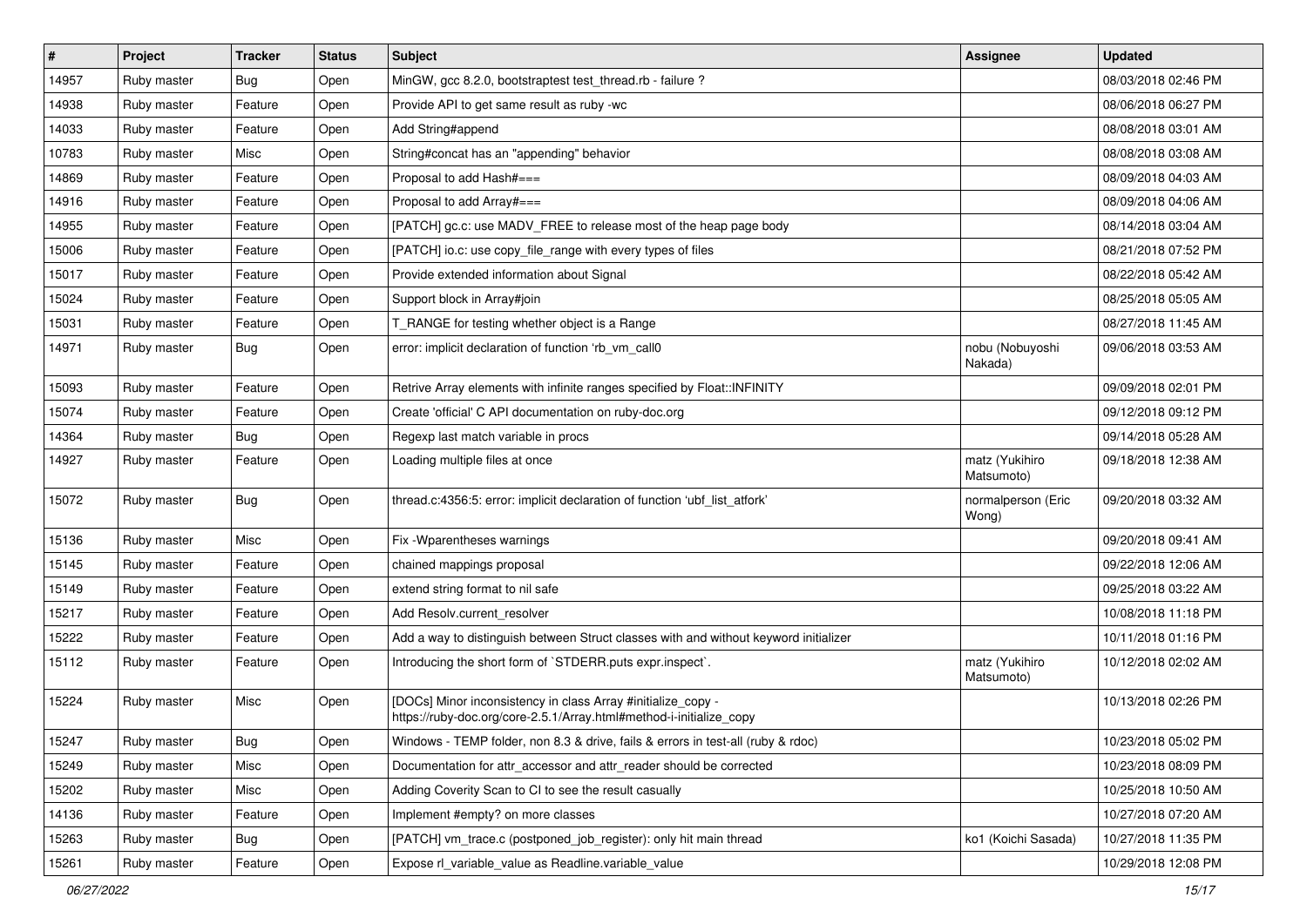| #     | Project     | <b>Tracker</b> | <b>Status</b> | Subject                                                                                       | Assignee                     | <b>Updated</b>      |
|-------|-------------|----------------|---------------|-----------------------------------------------------------------------------------------------|------------------------------|---------------------|
| 6946  | Ruby master | Feature        | Open          | FIPS support?                                                                                 |                              | 11/07/2018 04:00 PM |
| 12115 | Ruby master | Feature        | Open          | Add Symbol#call to allow to_proc shorthand with arguments                                     |                              | 11/16/2018 09:49 AM |
| 15310 | Ruby master | Bug            | Open          | [PATCH] thread_pthread.c: close race from UBF_TIMER and non-GVL-releasing thread              |                              | 11/20/2018 12:50 AM |
| 15315 | Ruby master | Bug            | Open          | ec_switch can still lose interrupts                                                           | ko1 (Koichi Sasada)          | 11/20/2018 09:32 AM |
| 15302 | Ruby master | Feature        | Open          | Proc#with and Proc#by, for partial function application and currying                          |                              | 11/23/2018 10:16 AM |
| 15338 | Ruby master | Feature        | Open          | Provide way for C extensions to query if global variable is defined                           |                              | 11/25/2018 09:32 AM |
| 15352 | Ruby master | Feature        | Open          | Mandatory block parameters                                                                    |                              | 11/28/2018 12:19 PM |
| 14244 | Ruby master | Feature        | Open          | Better error messages for scripts with non-matching end statements                            | mame (Yusuke Endoh)          | 11/29/2018 08:57 AM |
| 15363 | Ruby master | Feature        | Open          | Case insensitive file systems - add info to CONFIG or somewhere?                              |                              | 12/03/2018 04:30 AM |
| 15367 | Ruby master | <b>Bug</b>     | Open          | IO.select is not resumed when io-object gets closed                                           |                              | 12/03/2018 10:22 AM |
| 15350 | Ruby master | Feature        | Open          | [PATCH] thread_sync.c (queue_sleep): remove deadlock checking                                 |                              | 12/05/2018 08:42 AM |
| 15380 | Ruby master | Feature        | Open          | faster method lookup for Array#all? #none? #one?                                              |                              | 12/05/2018 10:11 PM |
| 15007 | Ruby master | Misc           | Open          | Let all Init_xxx and extension APIs frequently called from init code paths be considered cold | naruse (Yui NARUSE)          | 12/06/2018 11:05 AM |
| 15386 | Ruby master | Bug            | Open          | [PATCH] io.c (rb_io_check_char_readable): do not io_fflush buffered sockets                   |                              | 12/06/2018 11:38 AM |
| 14640 | Ruby master | <b>Bug</b>     | Open          | [win32] File.realpath treats a relative path with a drive letter as an absolute path.         | cruby-windows                | 12/10/2018 07:09 AM |
| 14474 | Ruby master | Bug            | Open          | skip "TestException#test_thread_signal_location" as known bug                                 |                              | 12/10/2018 07:09 AM |
| 15402 | Ruby master | Misc           | Open          | Shrinking excess retained memory of container types on promotion to uncollectible             |                              | 12/11/2018 08:43 PM |
| 14392 | Ruby master | Feature        | Open          | Pipe operator                                                                                 |                              | 12/13/2018 09:51 AM |
| 15413 | Ruby master | Feature        | Open          | unmarkable C stack (3rd stack)                                                                |                              | 12/15/2018 01:13 AM |
| 15418 | Ruby master | Misc           | Open          | Date.parse('2018')                                                                            |                              | 12/15/2018 09:17 PM |
| 15423 | Ruby master | Bug            | Open          | fork leapfrog leaks memory on FreeBSD 11.2                                                    |                              | 12/16/2018 02:28 PM |
| 14813 | Ruby master | Feature        | Open          | [PATCH] gc.c: make gc_enter+gc_exit pairs dtrace probes, too                                  | ko1 (Koichi Sasada)          | 12/17/2018 07:42 AM |
| 15431 | Ruby master | Misc           | Open          | Hashes and arrays should not require commas to seperate values when using new lines           |                              | 12/18/2018 11:05 AM |
| 15435 | Ruby master | Feature        | Open          | Float D Infinity 000000000000                                                                 |                              | 12/20/2018 02:27 PM |
| 15463 | Ruby master | Feature        | Open          | oneshot coverage does not allow counting code lines without coverage                          |                              | 12/25/2018 12:52 PM |
| 12282 | Ruby master | Feature        | Open          | Hash#dig! for repeated applications of Hash#fetch                                             |                              | 12/28/2018 05:31 AM |
| 15172 | Ruby master | Feature        | Open          | Performance: create method(s) to mimic _builtin_ctz compiler directive functionality          |                              | 12/28/2018 05:11 PM |
| 15492 | Ruby master | Feature        | Open          | Let #dig take a "default value" block like Hash#fetch does                                    |                              | 01/01/2019 11:17 PM |
| 15510 | Ruby master | Misc           | Open          | Easter egg in Thread.handle interrupt                                                         |                              | 01/05/2019 11:53 PM |
| 15496 | Ruby master | Feature        | Open          | Extract between string as standard String api                                                 |                              | 01/09/2019 08:25 AM |
| 15445 | Ruby master | Feature        | Open          | Reject '.123' in Float() method                                                               | matz (Yukihiro<br>Matsumoto) | 01/10/2019 07:59 AM |
| 15514 | Ruby master | Misc           | Open          | Add documentation for implicit array decomposition                                            |                              | 01/10/2019 04:43 PM |